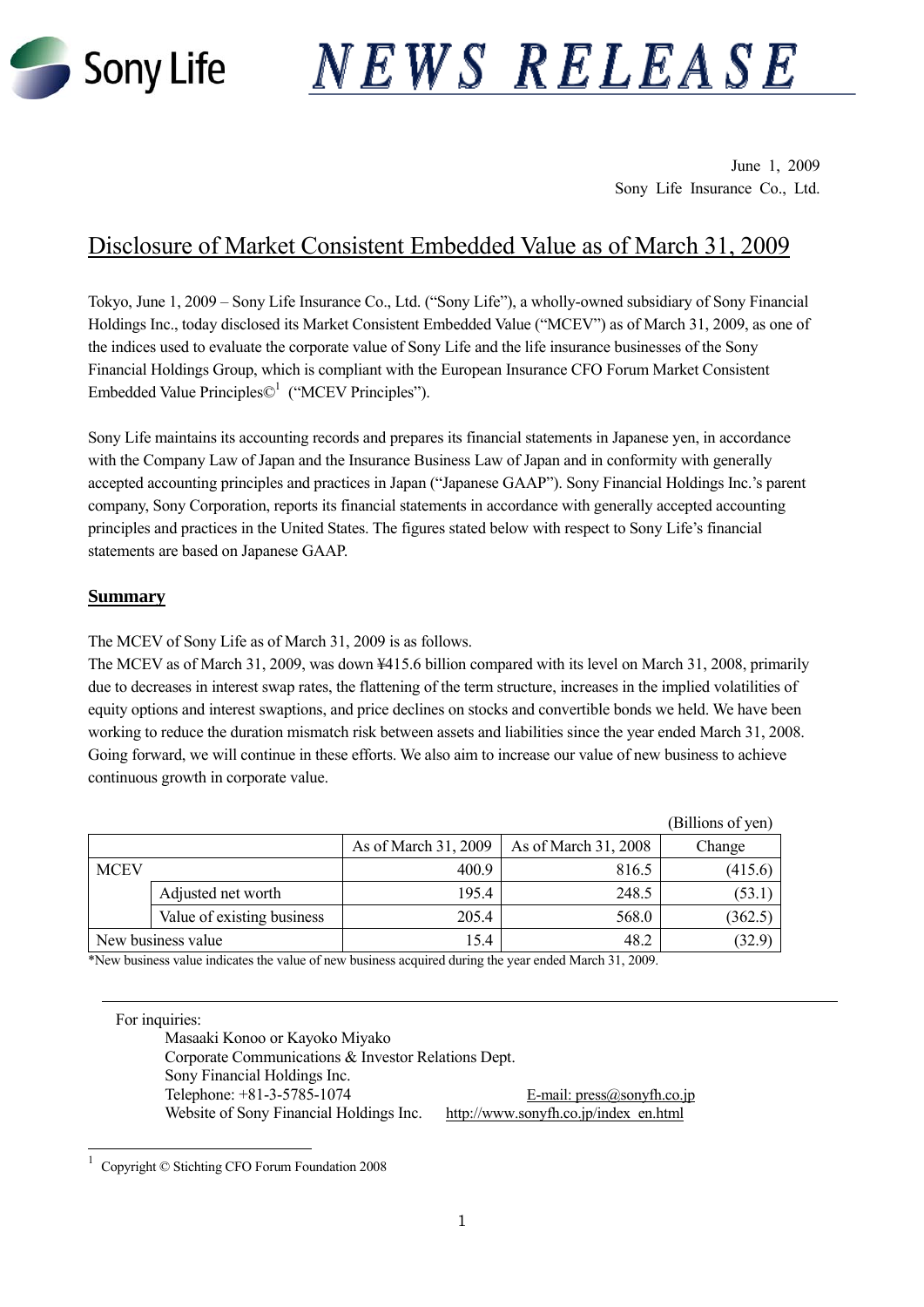# **Table of Contents**

| The covered business is the business operated by Sony Life, its subsidiary and its affiliate companies.  21 |  |
|-------------------------------------------------------------------------------------------------------------|--|
|                                                                                                             |  |
|                                                                                                             |  |
|                                                                                                             |  |
|                                                                                                             |  |
|                                                                                                             |  |
|                                                                                                             |  |
|                                                                                                             |  |
|                                                                                                             |  |
|                                                                                                             |  |
|                                                                                                             |  |
|                                                                                                             |  |
|                                                                                                             |  |
|                                                                                                             |  |
|                                                                                                             |  |
|                                                                                                             |  |
|                                                                                                             |  |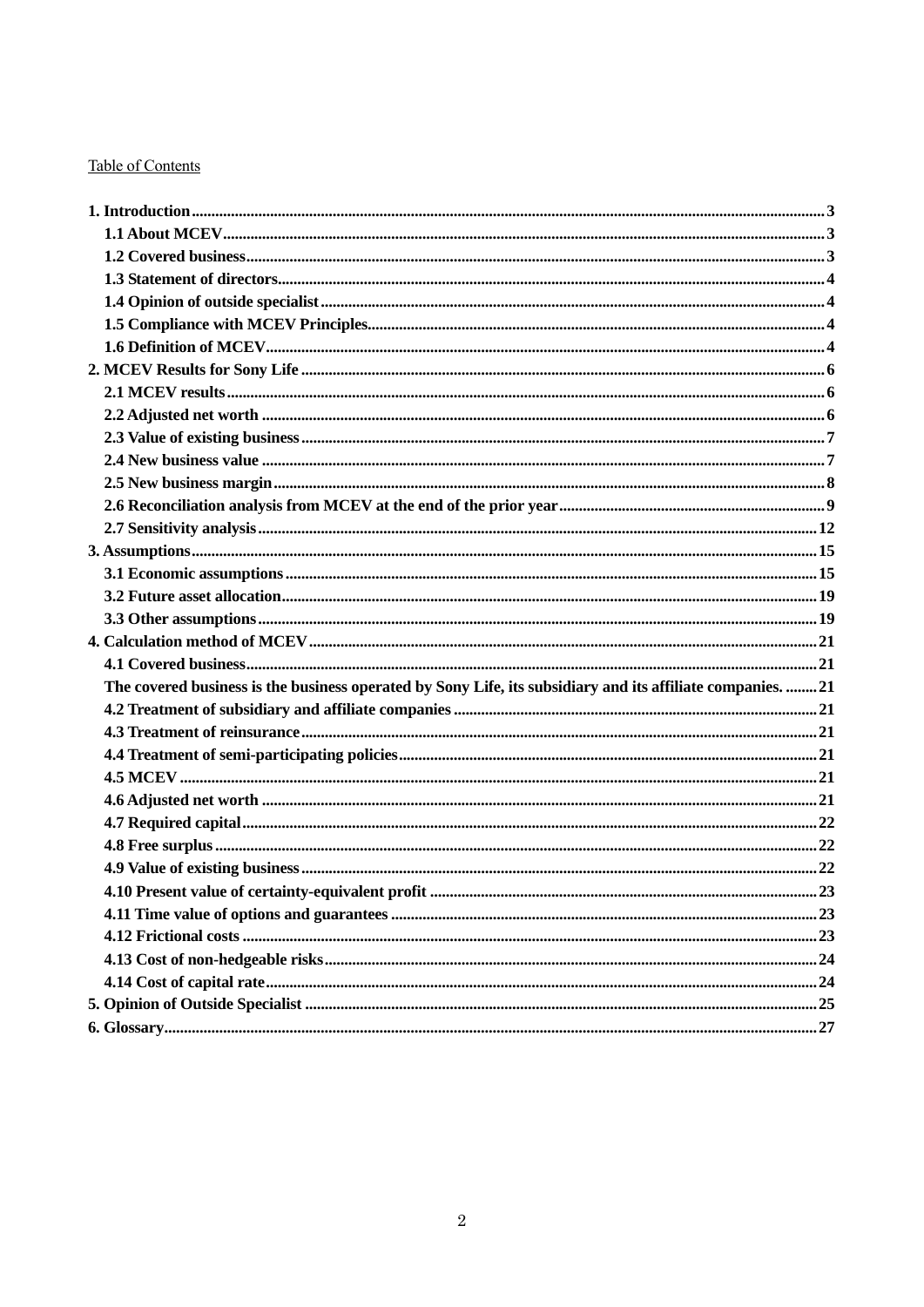# **1. Introduction**

# **1.1 About MCEV**

The primary purpose of this press release is to provide information regarding the economic value of our life insurance business and movement analysis of its value.

Companies—primarily leading life insurance firms in Europe—have widely disclosed European Embedded Value ("EEV") since the CFO Forum formed by the Chief Financial Officers (CFO) of major insurance companies in Europe, published EEV Principles in May 2004. EEV Principles attempt to address criticisms to traditional embedded value (TEV) (such as the appropriate valuation of costs related to options and various guarantees and improving comparability with other firms) and facilitate the implementation of market consistent valuation methods, which led many leading insurance companies in Europe to disclose EEV based on market-consistent approaches.

However, EEV Principles allow various calculation methodologies, including MCEV. Many insurance companies in Europe disclose MCEV as part of their financial reports and use it as an internal management tool, so the CFO Forum published MCEV Principles in June 2008 in order to make EV information effective and appropriate for investors by streamlining MCEV disclosure standards for international use.

Here, in December 2008 the CFO Forum decided to conduct a review of the impact of turbulent market conditions on the MCEV Principles, as the MCEV Principles were designed during a period of relatively stable market conditions and their application could, in turbulent markets, lead to misleading results. Although the review results have not yet been published, the result of which may lead to changes to the published MCEV Principles or the issuance of guidance. While the CFO Forum remains committed to MCEV Principles, EV disclosure compliant with MCEV Principles is mandatory for life insurance companies participating to the CFO Forum in Europe starting in the fiscal year ending December 31, 20092. Therefore, we believe disclosure compliant with MCEV Principles will spread, particularly in Europe.

In step with these developments, Sonly Life has disclosed MCEV as of March 31, 2008, in compliance with MCEV Principles.

# **1.2 Covered business**

Our calculations include the business operated by Sony Life and its subsidiary and affiliate companies. It should be noted, however, that we have calculated the value of the subsidiary and affiliated companies by adding their book values on a Japanese GAAP basis to the calculation of adjusted net worth.

 $\overline{a}$ 2 According to the press release announced by the CFO Forum on May 22, 2009, the commencement of mandatory MCEV reporting may be deferred until 2011. For more details, please see the website of the CFO Forum (http://www.cfoforum.nl/).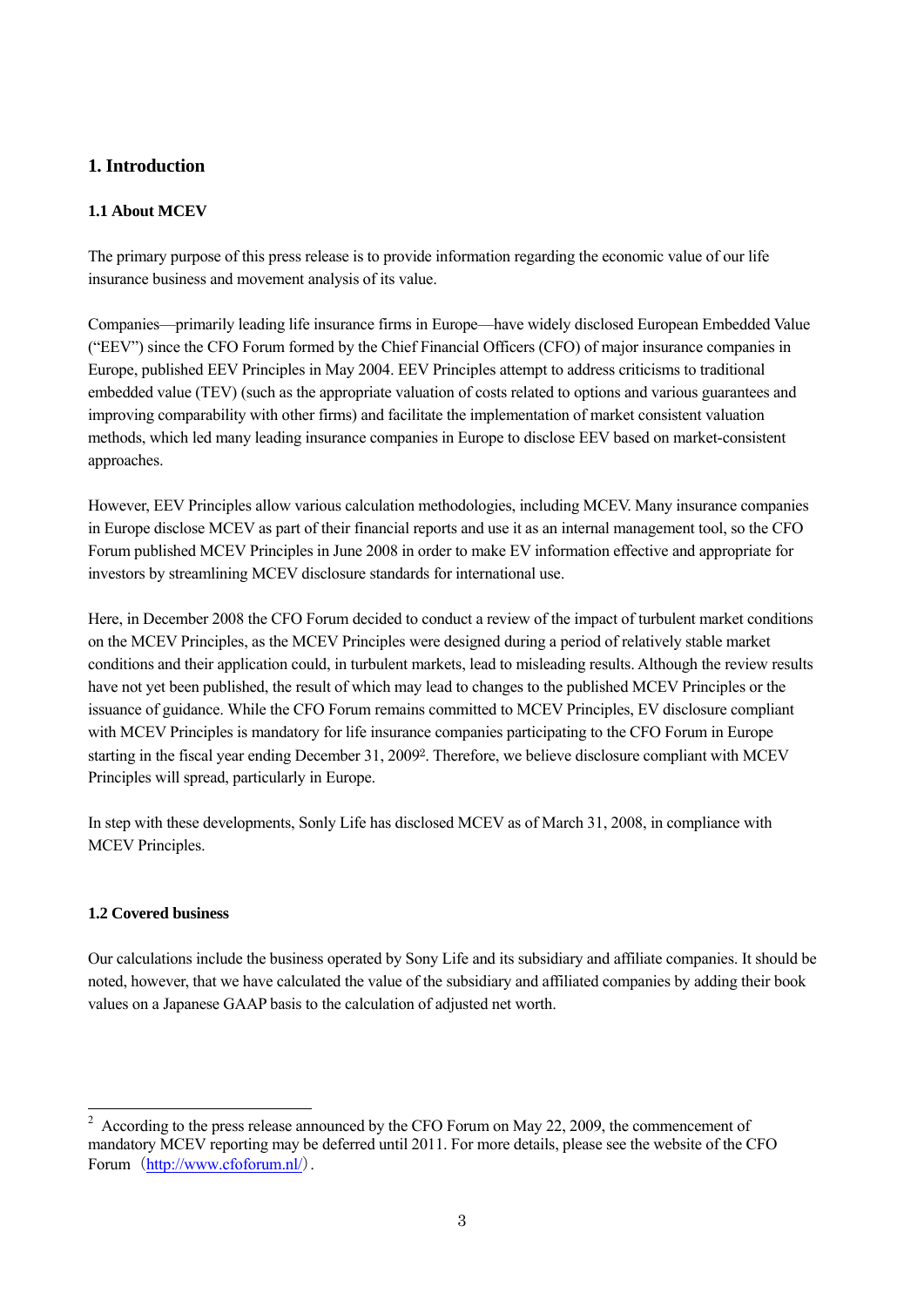#### **1.3 Statement of directors**

The Board of Directors of Sony Life confirms that the EV presented here has been produced following the methodology set out in the MCEV Principles. Areas of material noncompliance are stated in section 1.5 .

# **1.4 Opinion of outside specialist**

Sony Life requested Milliman, Inc., an external actuarial consulting firm with expert knowledge in the area of MCEV valuations, to review the methodology, assumptions and calculations and obtained opinion from Milliman, Inc. Please refer to Section 5 ("Opinion of Outside Specialist") for details.

# **1.5 Compliance with MCEV Principles**

We have calculated our MCEV in accordance with the calculation methodologies and assumptions in the MCEV Principles. Points of notice regarding MCEV Principles compliance are as follows.

- The calculated value of MCEV is the value for Sony Life only, and not the consolidated value of our parent company, Sony Financial Holdings Inc.
- With respect to Sony Life's subsidiary, Sony Life Insurance (Philippines) Corporation and its equity method affiliate, AEGON Sony Life Planning Co., Ltd., we have not evaluated their life insurance business but reflected their book values in the calculation of adjusted net worth. Values of subsidiary and affiliated companies were not changed in sensitivity tests.
- Any calculated values of MCEV are not presented separately by segment of subsidiary and affiliated company.
- We have calculated adjusted net worth based on Japanese GAAP, not on International Financial Reporting Standards (IFRS).

# **1.6 Definition of MCEV**

MCEV Principles define MCEV as follows.

MCEV represents the present value of current and future distributable earnings to shareholders generated from assets allocated to the covered business after sufficient allowance for the aggregate risks in the covered business. MCEV can be expressed as the EV evaluated in a method consistent with the calculation of prices of financial products traded in the financial markets.

MCEV consists of adjusted net worth and the value of existing business.

Adjusted net worth is the amount of assets allocated for the covered business as of the valuation date and calculated as the amount of its market value in excess of statutory policy reserve and other liabilities. Adjusted net worth can be split to required capital and free surplus.

The value of existing business consists of the present value of certainty-equivalent profit, time value of options and guarantees, frictional costs, and the cost of non-hedgeable risks.

• The present value of certainty equivalent profit is the present value of profit based on future cash flows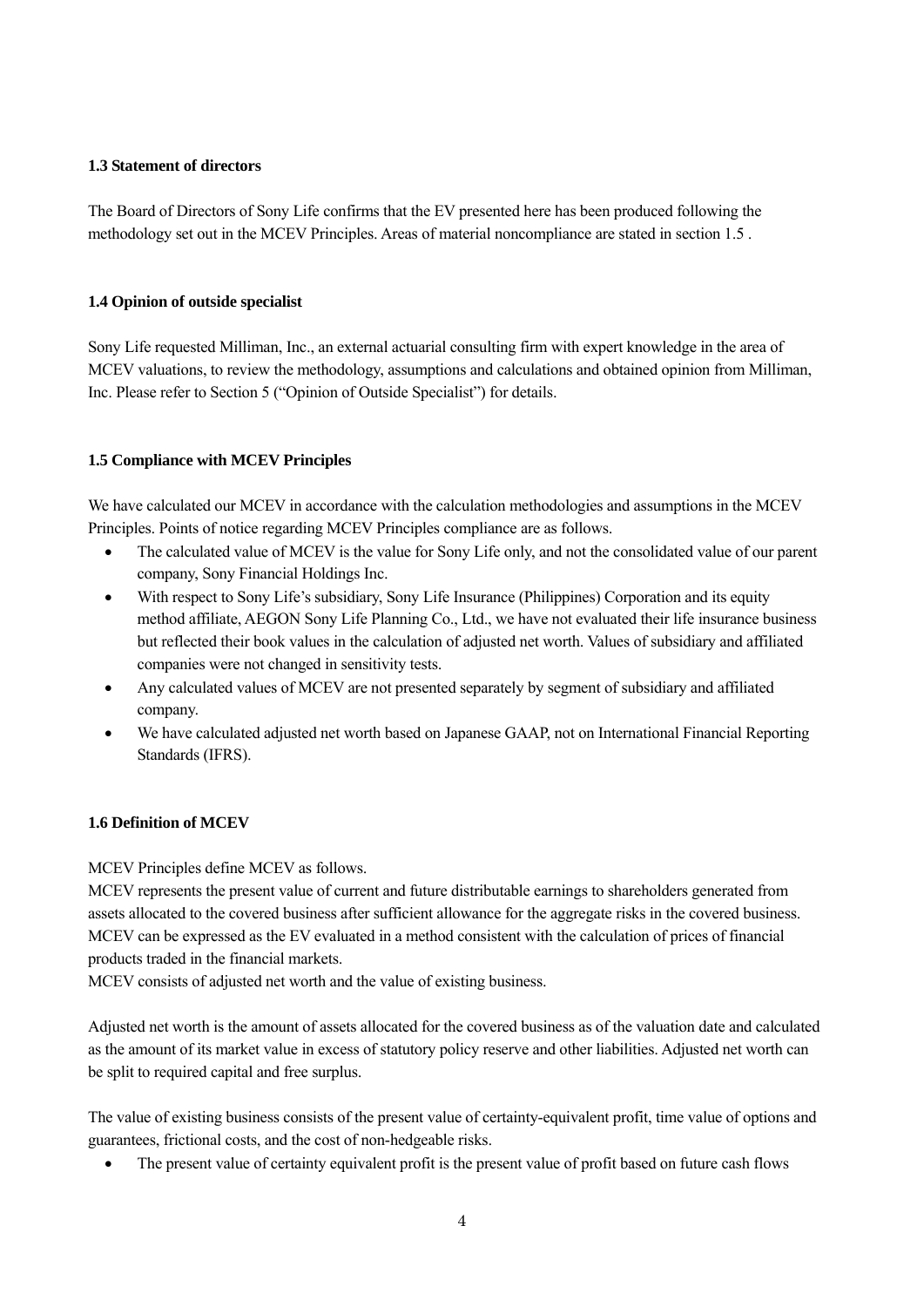generated from the covered business.

- Time value of options and guarantees is the stochastic valuation of the time value of options and guarantees inherent in insurance contracts based on risk-neutral scenarios.
- Frictional costs are the present value of investment costs and taxes on assets backing the required capital at each point of time in the future.
- Cost of non-hedgeable risks means the present value of costs necessary to maintain capital related to non-hedgeable risks in the future. These four items are all on an after-tax basis.

Please refer to Section 4 for more detailed definitions of terms.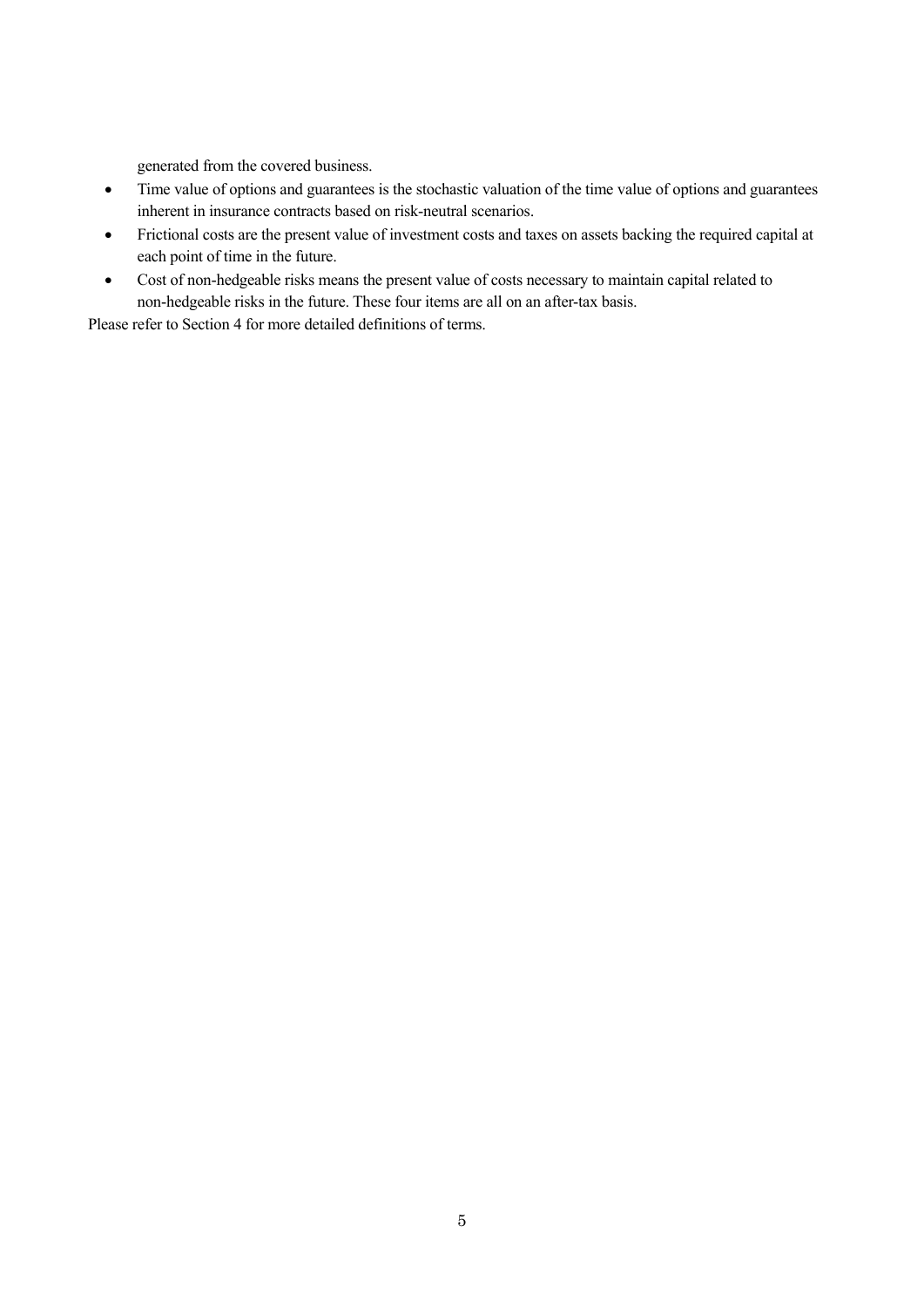# **2. MCEV Results for Sony Life**

#### **2.1 MCEV results**

MCEV of Sony Life as of March 31, 2009 is shown in the table below.

The MCEV as of March 31, 2009, was down ¥415.6 billion compared with its level on March 31, 2008, primarily due to decreases in interest swap rates, the flattening of the term structure, increases in the implied volatilities of equity options and interest swaptions, and price declines on stocks and convertible bonds we held. We have been working to reduce the duration mismatch risk between assets and liabilities since the year ended March 31, 2008. Going forward, we will continue in these efforts. We also aim to increase our value of new business to achieve continuous growth in corporate value.

|             |                            |                 |                 | (Billions of yen) |
|-------------|----------------------------|-----------------|-----------------|-------------------|
|             |                            | As of March 31, | As of March 31, | Change            |
|             |                            | 2009            | 2008            |                   |
| <b>MCEV</b> |                            | 400.9           | 816.5           | (415.6)           |
|             | Adjusted net worth         | 195.4           | 248.5           | (53.1)            |
|             | Value of existing business | 205.4           | 568.0           | (362.5)           |
|             | New business value         | 15.4            | 48.2            | (32.9)            |

#### **2.2 Adjusted net worth**

Adjusted net worth is calculated as the market value of assets allocated for the covered business in excess of statutory policy reserve and other liabilities as of the valuation date. It is the total amount of the net assets line on the balance sheets, adding a reserve for price fluctuations, contingency reserves, reserve for possible loan losses, along with unrealized gains or losses on held-to-maturity securities and unrealized gains or losses on land and buildings, deducting unfunded pension liabilities and intangible fixed assets, and adjusting for the amount of tax effect equivalent to these seven items (see below).

|                                                  |                 |                 | (Billions of yen) |
|--------------------------------------------------|-----------------|-----------------|-------------------|
|                                                  | As of March 31, | As of March 31, | Change            |
|                                                  | 2009            | 2008            |                   |
| Adjusted net worth                               | 195.4           | 248.5           | (53.1)            |
| Total net assets                                 | 140.7           | 182.7           | (41.9)            |
| Reserve for price fluctuations                   | 3.7             | 24.1            | (20.4)            |
| Contingency reserves                             | 45.5            | 61.8            | (16.3)            |
| Reserve for possible loan losses                 | $0.0\,$         | 0.0             | 0.0               |
| Unrealized gains or losses on                    |                 |                 |                   |
| held-to-maturity securities                      | 26.7            |                 | 26.7              |
| Unrealized gains or losses on land and buildings | 28.9            | 29.0            | (0.1)             |
| Unfunded pension liabilities                     | (6.8)           | (3.5)           | (3.2)             |
| Intangible fixed assets                          | (12.2)          | (8.1)           | (4.1)             |
| Tax effect equivalent of above seven items       | (31.1)          | (37.4)          | 6.3               |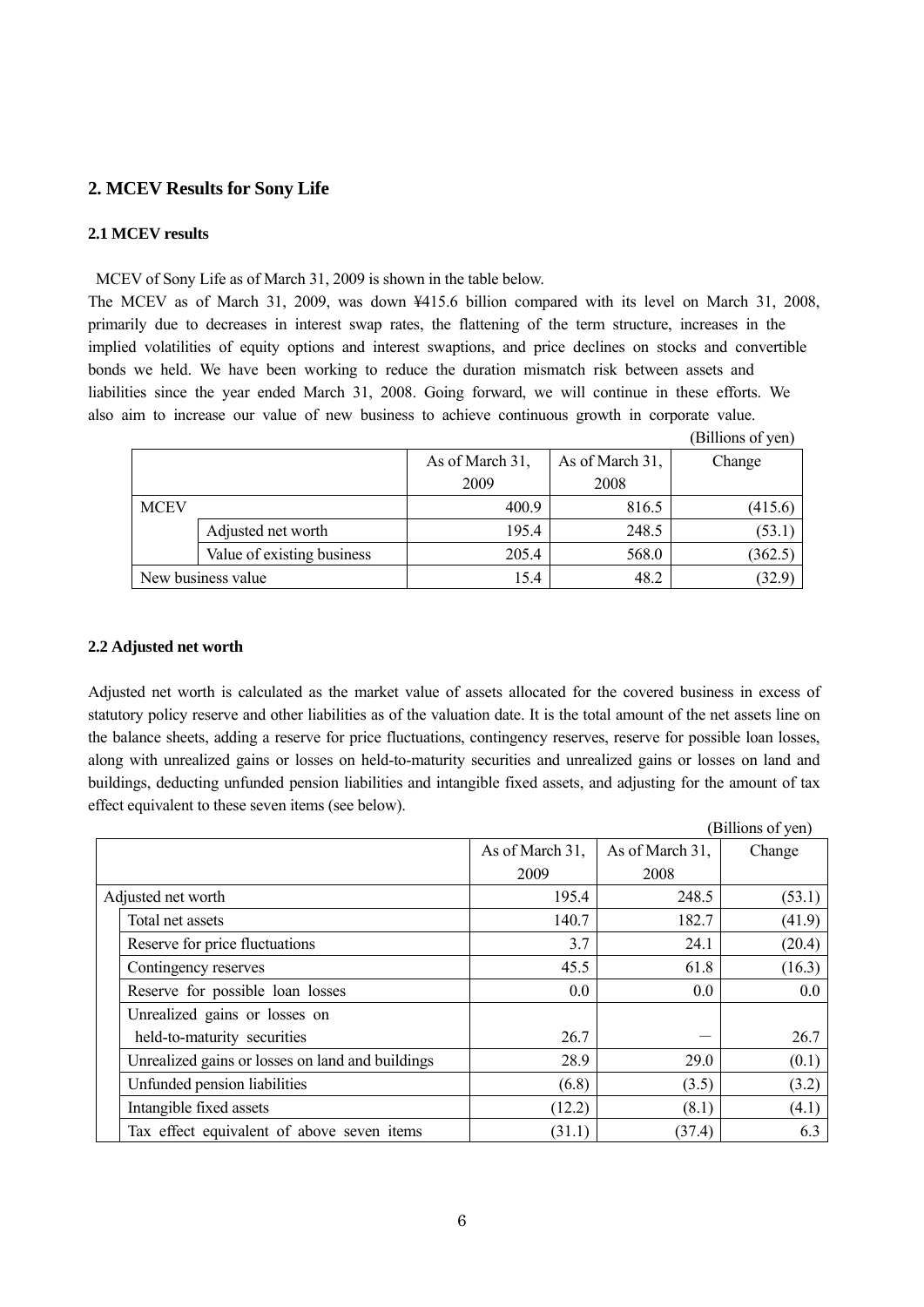|                    |                  |                 |                 | (Billions of Yen) |
|--------------------|------------------|-----------------|-----------------|-------------------|
|                    |                  | As of March 31, | As of March 31, | Change            |
|                    |                  | 2009            | 2008            |                   |
| Adjusted net worth |                  | 195.4           | 248.5           | (53.1             |
|                    | Free surplus     | (173.8)         | 248.5           | (422.3)           |
|                    | Required capital | 369.2           | -               | 369.2             |

We set our required capital as the larger of the amount of capital required for a solvency margin ratio of 600% and the amount of capital to cover risks based on an internal model based on economic value. As of the valuation date, the amount of the former is 0 and all the required capital is inferred from the latter. Please refer to section 4.7 for the method used to calculate required capital.

Sony Life aims to manage risk on the basis of economic value. As this type of risk management has only recently begun, the free surplus as of the valuation date delivered a negative value. We will strive to clear up the negative free surplus by reducing the duration mismatch risk of assets and liabilities, reviewing product characteristics and adopting other measures.

#### **2.3 Value of existing business**

The value of existing business is the present value of certainty-equivalent profit deducting the time value of options and guarantees, and frictional costs and the cost of non-hedgeable risks, broken down as follows.

|                                              |                 |                 | (Billions of yen) |
|----------------------------------------------|-----------------|-----------------|-------------------|
|                                              | As of March 31, | As of March 31, | Change            |
|                                              | 2009            | 2008            |                   |
| Value of existing business                   | 205.4           | 568.0           | (362.5)           |
| Present value of certainty-equivalent profit | 673.1           | 810.4           | (137.3)           |
| Time value of options and guarantees         | (228.7)         | (94.8)          | (134.0)           |
| Frictional costs                             | (58.5)          | (16.3)          | (42.3)            |
| Cost of non-hedgeable risks                  | (180.5)         | (131.5)         | (49.0)            |

#### **2.4 New business value**

Business included in the calculation of new business value is only that acquired during the year ended March 31, 2009, which is consistent with the financial information we have disclosed, and does not include the value of new business expected to be acquired in the future. The value of new business is the value as of March 31, 2009 and is calculated based on the same assumptions used for the value of existing business on the same date. As the value of new business includes profits and losses from the point of sale to the end of March 2009, actual investment gains and losses during the year ended March 31, 2009 are reflected. A breakdown of the value of new business is as follows.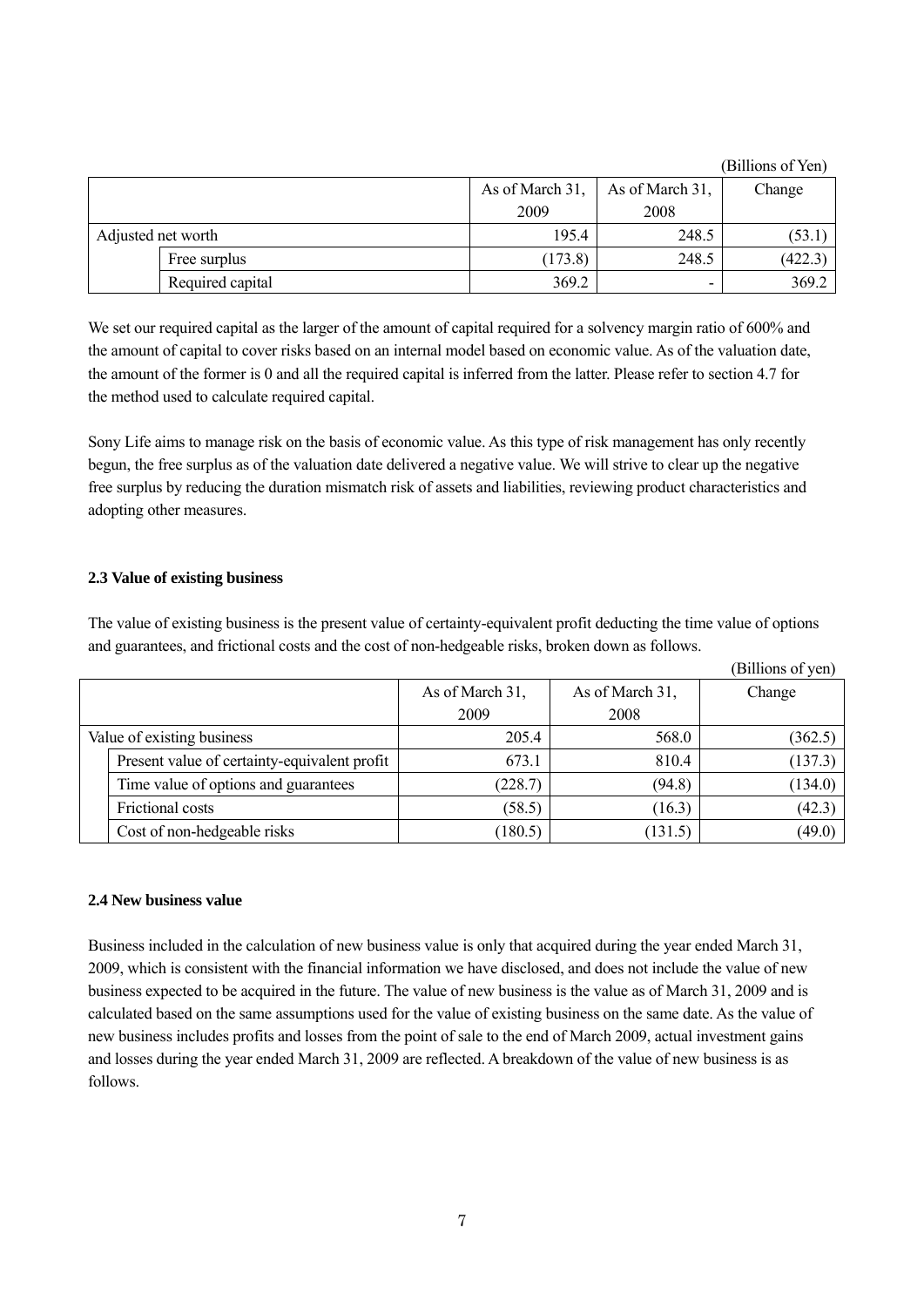|                                              |                 |                 | (Billions of yen) |
|----------------------------------------------|-----------------|-----------------|-------------------|
|                                              | As of March 31, | As of March 31, | Change            |
|                                              | 2009            | 2008            |                   |
| Value of new business                        | 15.4            | 48.2            | (32.9)            |
| Present value of certainty-equivalent profit | 62.8            | 76.3            | (13.5)            |
| Time value of options and guarantees         | (28.1)          | (13.2)          | (14.8)            |
| Frictional costs                             | (1.7)           | (0.7)           | (1.0)             |
| Cost of non-hedgeable risks                  | (17.7)          | (14.2)          | (3.5)             |

#### **2.5 New business margin**

 $\overline{a}$ 

The new business margin described below is the ratio of the value of new business to the present value of premium income. The present value of premium income is calculated applying the same assumptions as those for the calculation of new business value, and is based on the premium before the deduction of the reinsurance premium.

|                                          |                 |                 | (Billions of yen)      |
|------------------------------------------|-----------------|-----------------|------------------------|
|                                          | As of March 31, | As of March 31, | Change                 |
|                                          | 2009            | 2008            |                        |
| Value of new business                    | 15.4            | 48.2            | (32.9)                 |
| Present value of premium income          | 866.9           | 863.0           | 3.9                    |
| Value of new business / Present value of |                 |                 |                        |
| premium income                           | $1.8\%$         | $5.6\%$         | $(3.8 \text{ points})$ |

Relationships between the acquired annualized premiums from new policies and the present value of premium income from new business for the year ended March 31, 2009 are as follows.

|                                               |                 |                 | (Billions of yen) |
|-----------------------------------------------|-----------------|-----------------|-------------------|
|                                               | As of March 31, | As of March 31, | Change            |
|                                               | 2009            | 2008            |                   |
| Single premium from new business              | 35.3            | 40.3            | (4.9)             |
| Annualized premiums from level premium        | 75.4            | 78.4            | (3.0)             |
| new business $3$                              |                 |                 |                   |
| Average annualization multiplier <sup>4</sup> | 11.03           | 10.49           | 0.53              |

<sup>&</sup>lt;sup>3</sup> Annualized premiums from level premium new business is calculated by multiplying the number of payments in a year by the amount of premiums received at a time. It should be noted that the definition of annualized premiums here is different from that used in disclosure such as financial results and annual reports.

 $4$  The average annualization multiplier is calculated as (Present value of premium income – Single premium from new business) / Annualized premiums from level premium new business.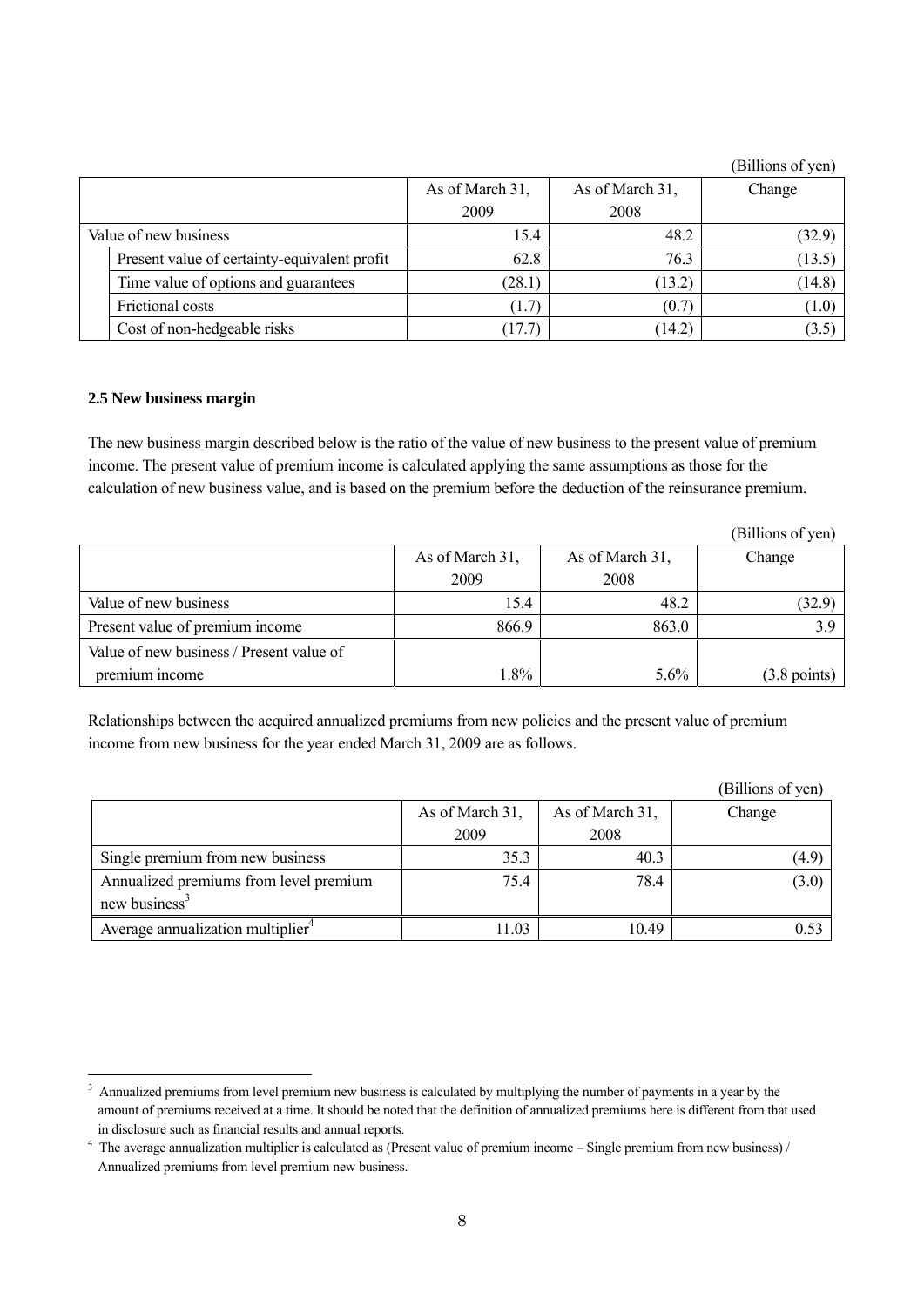#### **2.6 Reconciliation analysis from MCEV at the end of the prior year**

The table below shows the reconciliation analysis of MCEV as of March 31, 2009, from MCEV as of March 31, 2008, of which format is in line with the one prescribed by MCEV Principles.

|                                                            |                 |                     |                                  | (Billions of yen) |
|------------------------------------------------------------|-----------------|---------------------|----------------------------------|-------------------|
|                                                            | Free<br>surplus | Required<br>capital | Value of<br>existing<br>business | <b>MCEV</b>       |
| Opening MCEV (MCEV as of March 31, 2008)                   | 248.5           |                     | 568.0                            | 816.5             |
| Opening adjustment                                         | 3.0             |                     |                                  | 3.0               |
| Adjusted opening MCEV                                      | 251.5           |                     | 568.0                            | 819.5             |
| New business value                                         |                 |                     | 15.4                             | 15.4              |
| Expected existing business contribution (risk-free rate)   | 2.3             | 0.1                 | 16.6                             | 19.0              |
| Expected existing business contribution (in excess of risk | 1.8             | 0.0                 | 15.6                             | 17.5              |
| free rate)                                                 |                 |                     |                                  |                   |
| Transfers from value of existing business and required     | 12.0            | 12.5                | (24.5)                           |                   |
| capital to free surplus                                    |                 |                     |                                  |                   |
| Experience variances                                       | (18.9)          | 11.4                | (2.4)                            | (9.9)             |
| Assumption changes                                         | (35.6)          | 35.6                | (27.3)                           | (27.3)            |
| Other operating variance                                   | (6.1)           | 6.1                 | (5.8)                            | (5.8)             |
| Operating MCEV earnings                                    | (44.5)          | 65.6                | (12.4)                           | 8.7               |
| Economic variances                                         | (380.8)         | 303.6               | (350.2)                          | (427.4)           |
| Other non operating variance                               |                 |                     |                                  |                   |
| Total MCEV earnings                                        | (425.3)         | 369.2               | (362.5)                          | (418.6)           |
| Closing MCEV (MCEV as of March 31, 2009)                   | (173.8)         | 369.2               | 205.4                            | 400.9             |

#### (1) Opening adjustments

These adjustments reflect changes in dividends paid to shareholders and capital increases. A decrease of ¥7.0 billion due to dividends paid to shareholders was more than offset by a ¥10.0 billion increase in capital.

# (2) New business value

This figure reflects increases resulting from the acquisition of new business during the year ended March 31, 2009. Please refer to section 2.4 for information concerning the calculation method.

# (3) Expected existing business contribution (risk-free rate)

This figure includes the release of the portion for the year ended March 31, 2009, of the time value of options and guarantees and allowance for non-hedgeable risks, in addition to the release of the expected existing business contributions at a risk-free rate from the opening MCEV (as of March 31, 2008).

(4) Expected existing business contribution (in excess of risk-free rate)

This figure reflects the profit expected in excess of the risk-free rate generated by holding assets such as ordinary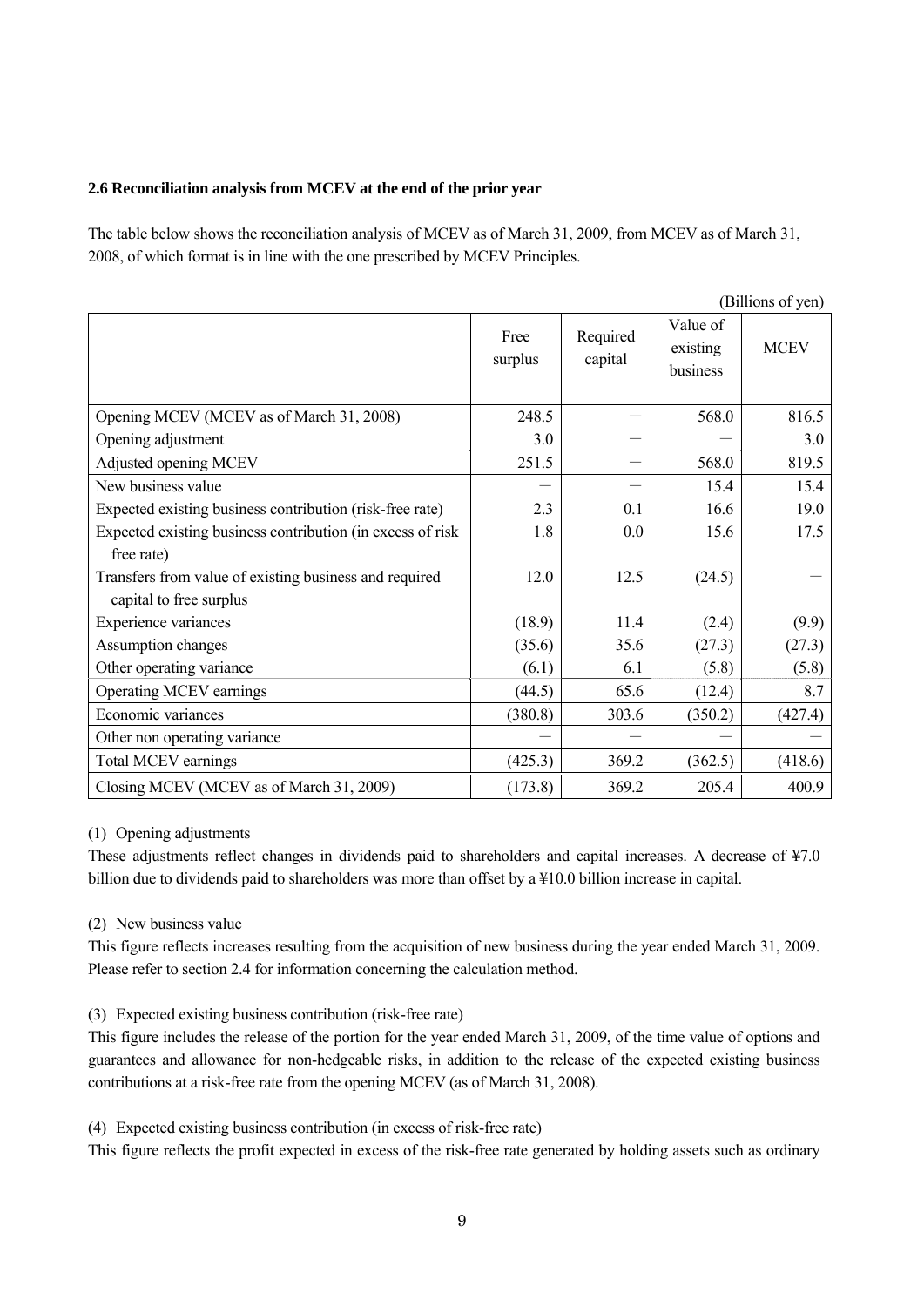corporate bonds, convertible bonds, loans, stocks and real estate. The expected yield used to calculate the expected existing business contribution in excess of the risk-free rate for the year ended March 31, 2009, was 1.65%, which was developed by reflecting our view of the market environment and annual investment plans for the year against the asset balance at the end of the previous fiscal year.

#### (5) Transfer from value of existing business and required capital to free surplus

This figure indicates changes in the free surplus by transferring the profit for the year ended March 31, 2009, from the existing business value to the free surplus and from changes in the required capital. The transfer of profit, the first item, includes the transfer of expected profit that it was assumed would be realized during the year ended March 31, 2009, under the MCEV calculation as of March 31, 2008, and the transfer of profit for the year ended March 31, 2009, calculated under the new business value for the year ended March 31, 2009, which is added in (2) above.

The value of MCEV itself does not change as a result of this transfer as the transfer merely constitutes an internal shift among MCEV components.

#### (6) Experience variances

These variances show the impact on MCEV of the actual versus assumed differences in non-economic expected profit for the year ended March 31, 2009, under the MCEV calculation as of March 31, 2008, and of the differences between actual policies in force as of March 31, 2009, and those that were projected to be in force on March 31, 2008, using persistency assumptions. The primary causes of changes in unfunded pension liabilities and intangible fixed assets are reflected in adjusted net worth.

These variances reflect the impact of one-time expenses incurred during the year ended March 31, 2009. Please refer to section 3.3 (5) for information on one-time expenses.

#### (7) Assumption changes

This figure indicates the impact of changes in the assumptions, mainly on mortality and morbidity rates, lapse and surrender rates and operating expense rates, in the calculation of MCEV as of March 31, 2009. The figure also reflects the two changes described below, which resulted in a ¥27.3 billion of decrease in MCEV.

During the year ended March 31, 2009, although actual mortality figures were improved by reflecting recent experience, the value of existing business decreased due to the withdrawal of the application of dynamic surrender rates to interest-sensitive whole life insurance, as described below, and higher lapse and surrender rates as a result of reflecting recent experience. A decrease in the value of existing business means an increase in the present value of future liability cash flows. This change, in turn, inflates changes in the present value of liability cash flows if the interest rates are changed, resulting in an increase in required capital based on an internal model method.

#### Changes in dynamic surrender rates

We have decided not to apply dynamic surrender rates for interest-sensitive whole life insurance for calculating MCEV as of March 31, 2009. Although we have not identified an explicit correlation between interest rates or account values to minimum guarantees and lapse and surrender rates, we have developed dynamic surrender rates for the calculation of MCEV as of March 31, 2008, by referring to experience with similar products and domestic and overseas trends of practice. However, if we were to apply dynamic surrender rates to this product in the same manner as for the calculation of MCEV as of March 31, 2008, MCEV as of March 31, 2009, would be higher than the case in which dynamic surrender rates were not applied. Therefore, we have decided not to apply dynamic surrender rates for this product. Going forward, we will strive to improve dynamic surrender rates for this product by carefully monitoring experiential data and referring to experience with similar products and trends of practice in Japan and other countries.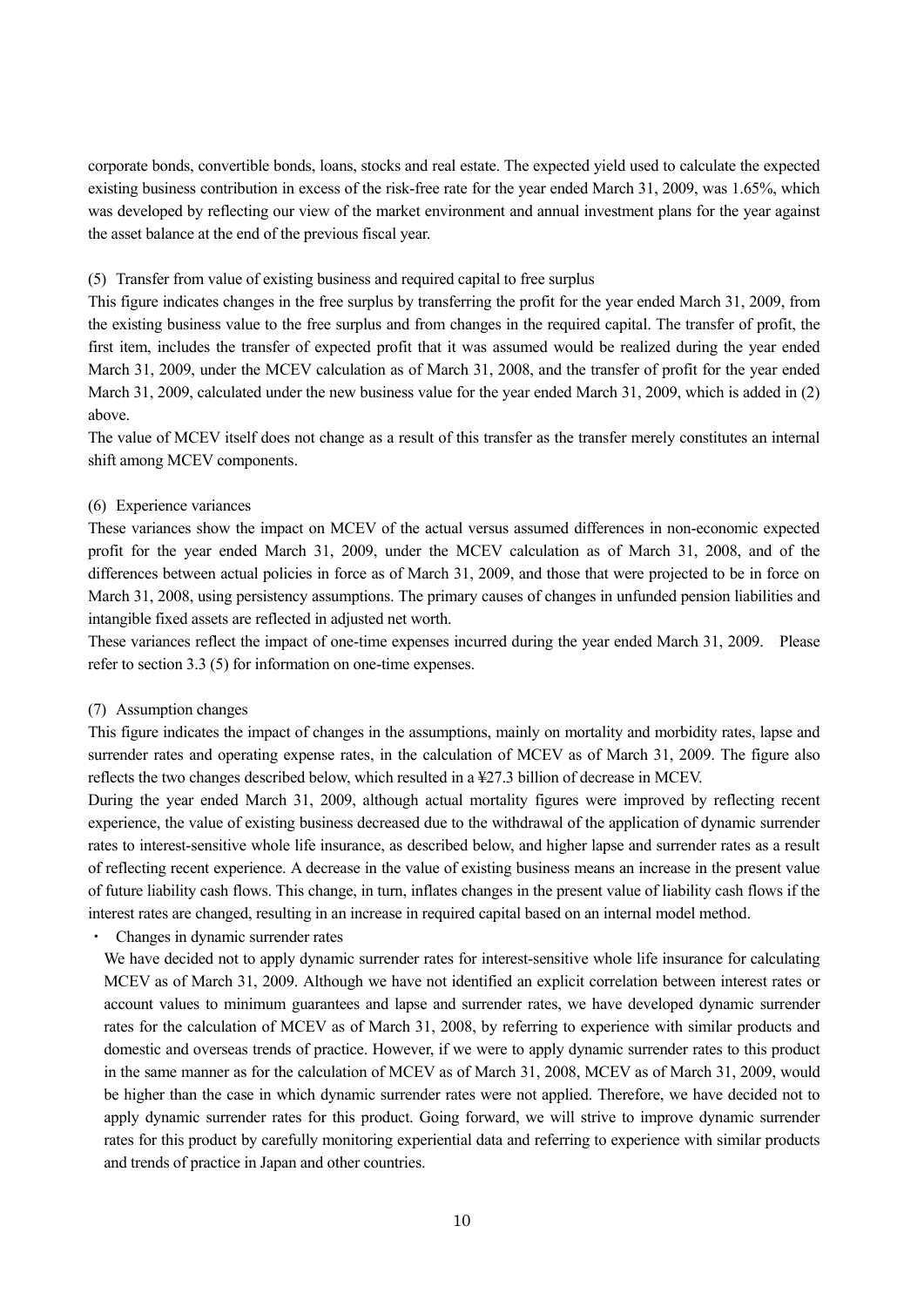・ Change in the method of calculating the interest dividend rate for semi-participating products As we revised the method of calculating interest dividend rates applied during and after April 2009, we have reflected the relevant changes in MCEV calculations.

(8) Other operating variance

This figure reflects the impact of model improvements and updates used in calculating MCEV.

#### (9) Operating MCEV earnings

This figure shows the aggregate amount of items (2) through (8).

#### (10) Economic variances

These variances show the impact of actual to assumed differences in economic assumptions, such as market interest rates and implied volatilities, that were reflected in the market environment when calculating MCEV as of March 31, 2008, on future values and the impact of the actual to assumed difference in expected asset investment income that were assumed would be realized during the year ended March 31, 2009, under MCEV as of March 31, 2008.

Major reasons for decreases in the value of existing business from the impact of the former item include decreases in interest swap rates and a flattening of the term structure, and increase in the implied volatilities of equity options and interest swaptions accounting for ¥276.6 billion, an increase in the allowance for non-hedgeable risks and an increase in the frictional costs of such changes in the market environment, accounting for ¥40.1 billion and ¥33.4 billion, respectively.

Major causes of decreases in the adjusted net worth owing to the impact of the latter are declines in the prices of stocks and convertible bonds held.

#### (11) Other non operating variance

There are no differences based on other factors.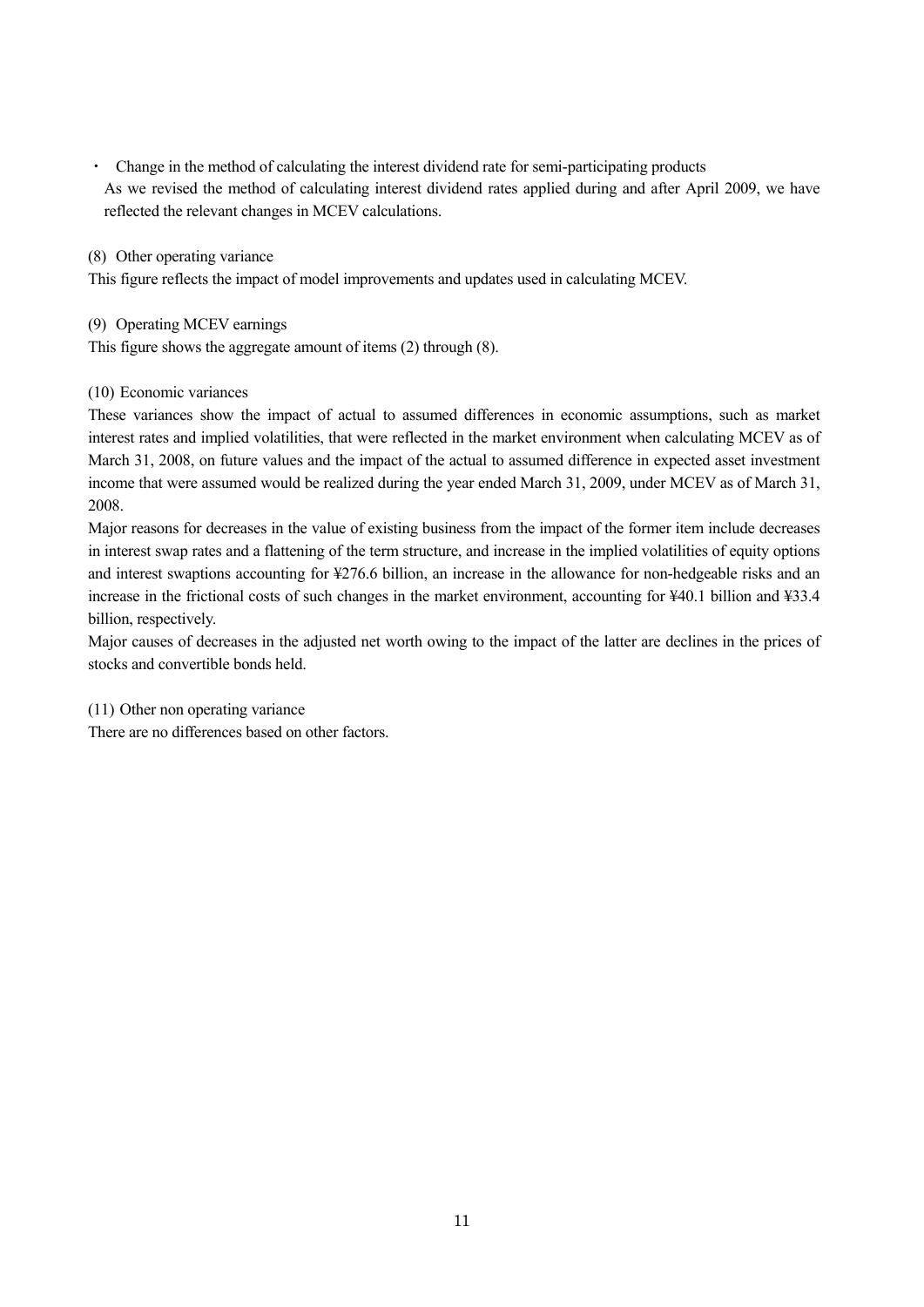#### **2.7 Sensitivity analysis**

The impact of changing the underlying assumptions of MCEV is as follows.

#### Sensitivities

|                             |                            |             |                     | (Billions of yen) |
|-----------------------------|----------------------------|-------------|---------------------|-------------------|
| Assumption                  | Change in Assumption       | <b>MCEV</b> | Change in<br>Amount | Rate of Change    |
| Base                        | No change                  | 400.9       |                     |                   |
| Interest rates              | 100bp decrease             | 107.3       | (293.6)             | (73%)             |
|                             | 100bp increase             | 573.2       | 172.3               | 43%               |
| Stock / Real estate market  | 10% decrease               | 385.1       | (15.7)              | (4%)              |
| value                       | 10% increase               | 416.8       | 15.9                | 4%                |
| Stock / Real estate implied | 25% increase               | 398.8       | (2.1)               | (1%)              |
| volatility                  | 25% decrease               | 403.9       | 3.0                 | $1\%$             |
| Interest swaption           | 25% increase               | 331.3       |                     |                   |
| Implied volatility          |                            |             | (69.5)              | (17%)             |
| Maintenance expenses        | 10% decrease               | 411.3       | 10.5                | 3%                |
| Lapse and surrender rates   | x 0.9                      | 393.1       | (7.7)               | (2%)              |
|                             | Death protection products  | 435.6       | 34.7                | 9%                |
| Mortality rates             | x0.95                      |             |                     |                   |
|                             | Third-sector and annuity   | 396.5       | (4.4)               | $(1\%)$           |
|                             | products $x$ 0.95          |             |                     |                   |
| Morbidity rates             | x 0.95                     | 428.6       | 27.7                | 7%                |
| Required capital            | Statutory required minimum | 459.2       | 58.3                | 15%               |
|                             | level                      |             |                     |                   |

Changes in adjusted net worth within the amount of change in MCEV are shown in the table below. Of items not specified in this table, only the value of existing business has been changed while adjusted net worth remains the same.

|                                        | 100bp decrease | 274.8   |
|----------------------------------------|----------------|---------|
| Interest rates                         | 100bp increase | (242.5) |
|                                        | 10% decrease   | (14.0)  |
| Stock / Real estate market value       | 10% increase   | 14 2    |
|                                        | 25% increase   | 2.8     |
| Stock / Real estate implied volatility | 25% decrease   |         |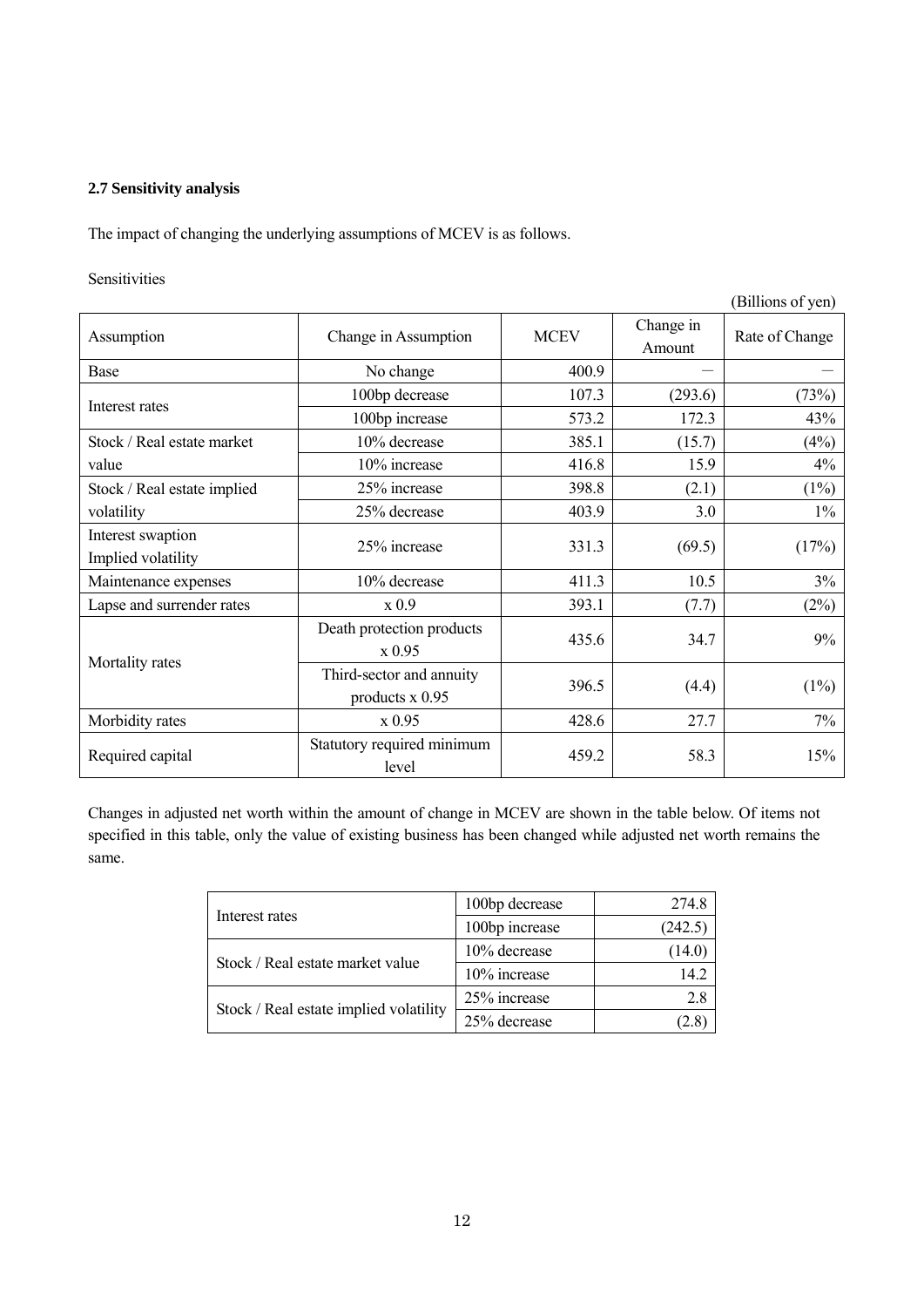#### Sensitivity of new business value

|                                  |                                     |                       |                     | (Billions of yen) |  |
|----------------------------------|-------------------------------------|-----------------------|---------------------|-------------------|--|
| Assumption                       | Change in Assumption                | New Business<br>Value | Change in<br>Amount | Rate of Change    |  |
| Base                             | No change                           | 15.4                  |                     |                   |  |
|                                  | 100bp decrease                      | (24.6)                | (39.9)              | (260%)            |  |
| Interest rates                   | 100bp increase                      | 40.5                  | 25.1                | 164%              |  |
|                                  | 10% decrease                        | 15.3                  | (0.0)               | $(0\%)$           |  |
| Stock / Real estate market value | 10% increase                        | 15.4                  | 0.0                 | $0\%$             |  |
| Stock / Real estate implied      | 25% increase                        | 14.6                  | (0.7)               | (5%)              |  |
| volatility                       | 25% decrease                        | 16.2                  | 0.8                 | $5\%$             |  |
| Interest swaption                | 25% increase                        | 7.1                   |                     | (54%)             |  |
| Implied volatility               |                                     |                       | (8.3)               |                   |  |
| Maintenance expenses             | 10% decrease                        | 16.5                  | 1.2                 | 8%                |  |
| Lapse and surrender rates        | x0.9                                | 16.0                  | 0.6                 | 4%                |  |
|                                  | Death protection products           | 18.0                  | 2.6                 | 17%               |  |
| Mortality rates                  | x 0.95                              |                       |                     |                   |  |
|                                  | Third sector and annuity            | 15.0                  | (0.3)               |                   |  |
|                                  | products $x$ 0.95                   |                       |                     | (2%)              |  |
| Morbidity rates                  | x 0.95                              | 18.3                  | 2.9                 | 19%               |  |
| Required capital                 | Statutory required minimum<br>level | 17.0                  | 1.6                 | $11\%$            |  |

# (1) Interest rates

This sensitivity represents the impact of an immediate parallel shift of the swap curve as of March 31, 2009. Adjusted net worth would change as the market value of bonds and other assets held were to change. At the same time, the value of existing business would also change as the discount rate and the investment return on stocks, real estate, and etc. were changed. Here, the sensitivity scenarios were made so that the parameters related to interest rate volatility were equal to those derived for the base case. Only the parameters related to the interest rate term structure were altered when scenarios were developed using the interest rate model. The floor in downward changes in interest rates was set at 0%.

(2) Stock and real estate market value

This sensitivity represents the impact of immediate changes in market values of stock and real estate as of March 31, 2009. Adjusted net worth would change as the market value of stock and real estate were to change. At the same time, the value of existing business would change as the amount of asset changed

(3) Implied volatility of stock and real estate

This sensitivity represents the impact of an increase in the implied volatilities of stock and real estate used in calculating the time value of options and guarantees. The value of convertible bonds would also change. If stock implied volatilities were changed, the value of convertible bonds would change and thus adjusted net worth would change. At the same time, the value of existing business would also change as the time value of options and guarantees was affected.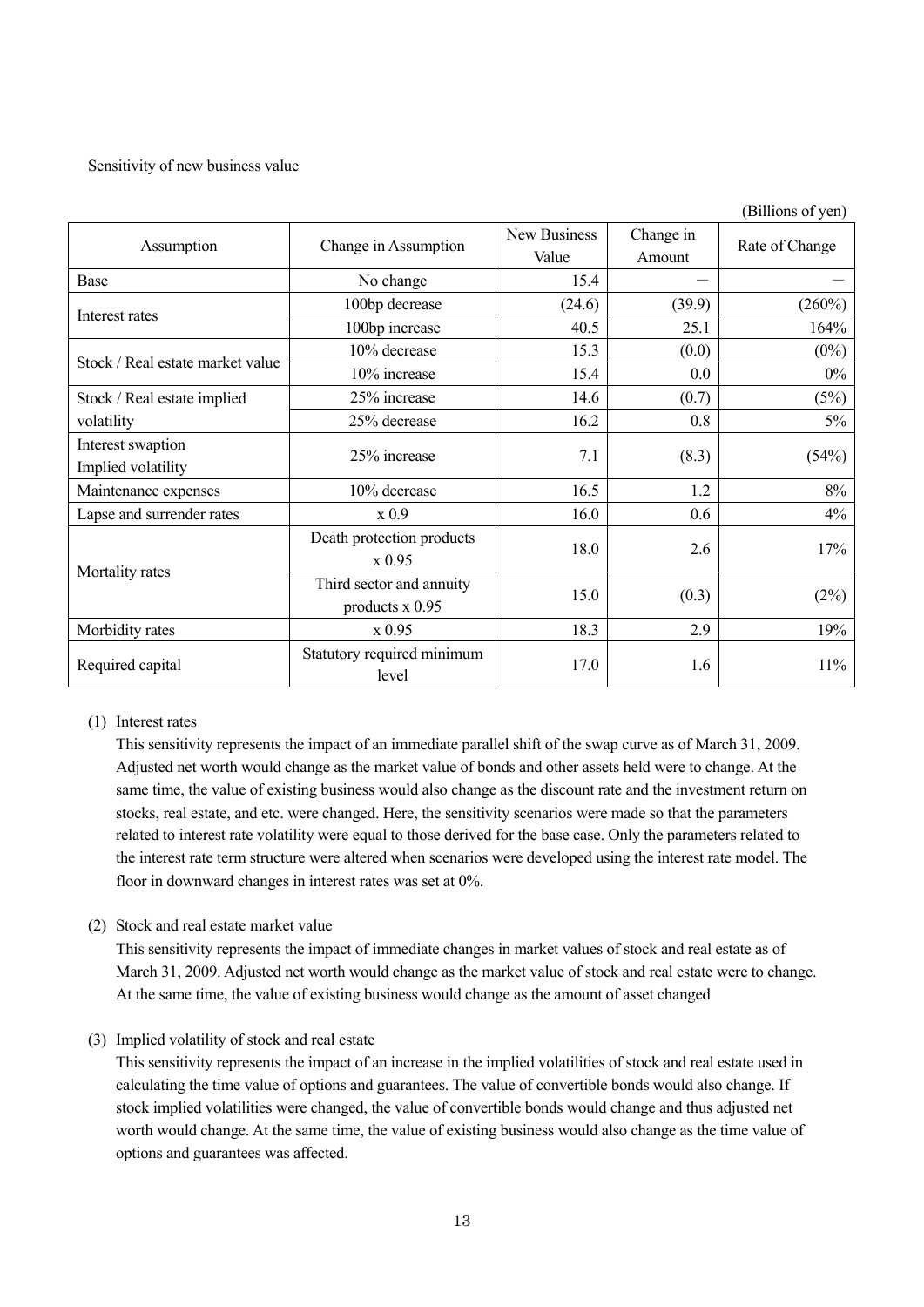#### (4) Interest swaption implied volatility

This sensitivity represents the impact of an increase in the implied volatility of interest swaption used in calculating the time value of options and guarantees. The value of existing business would change as the time value of options and guarantees were changed.

#### (5) Maintenance expenses

This sensitivity represents the impact of an increase in maintenance expenses. It should be noted that maintenance expenses do not include sales commissions from the in-force policies payable to Sony Life's Lifeplanner sales employees in future periods.

#### (6) Lapse and surrender rates

This sensitivity represents the impact of a decrease in lapse and surrender rates. The result of this sensitivity for the existing business value has moved toward the opposite direction from that of the previous fiscal year and the value of the company increases as more policies would be surrendered. This is because the number of policies that would continue to be in negative spread status in the future has increased due to decline in interest rates and others.

#### (7) Mortality rates

This sensitivity represents the impact of a decrease in the mortality rates. We have shown the impact on death protection products and the impact on third-sector insurance and annuity products separately, as they would have different impacts. We have covered base policies and riders of which the principal benefits are accidental death, disability, cancer, medical and nursing benefits, and individual annuities with respect to the third-sector insurance and annuity product segment. No management actions were reflected.

#### (8) Morbidity rates

This sensitivity represents the impact of a decrease in the morbidity rates of sickness and others in third-sector products.

#### (9) Required capital

This sensitivity represents the impact in the event that required capital was changed to the statutory minimum level, a solvency margin ratio of 200%.

#### $(10)$ Other

The following points should be noted regarding sensitivity.

- ・ Frictional costs and the cost of non-hedgeable risks do not change in the sensitivity tests, with the exception of frictional costs, which are changed in terms of (9) required capital.
- Values of a subsidiary and an affiliated company are not changed.
- ・ The impact of changing more than one assumption at a time is not congruent with the sum of impacts for each assumption.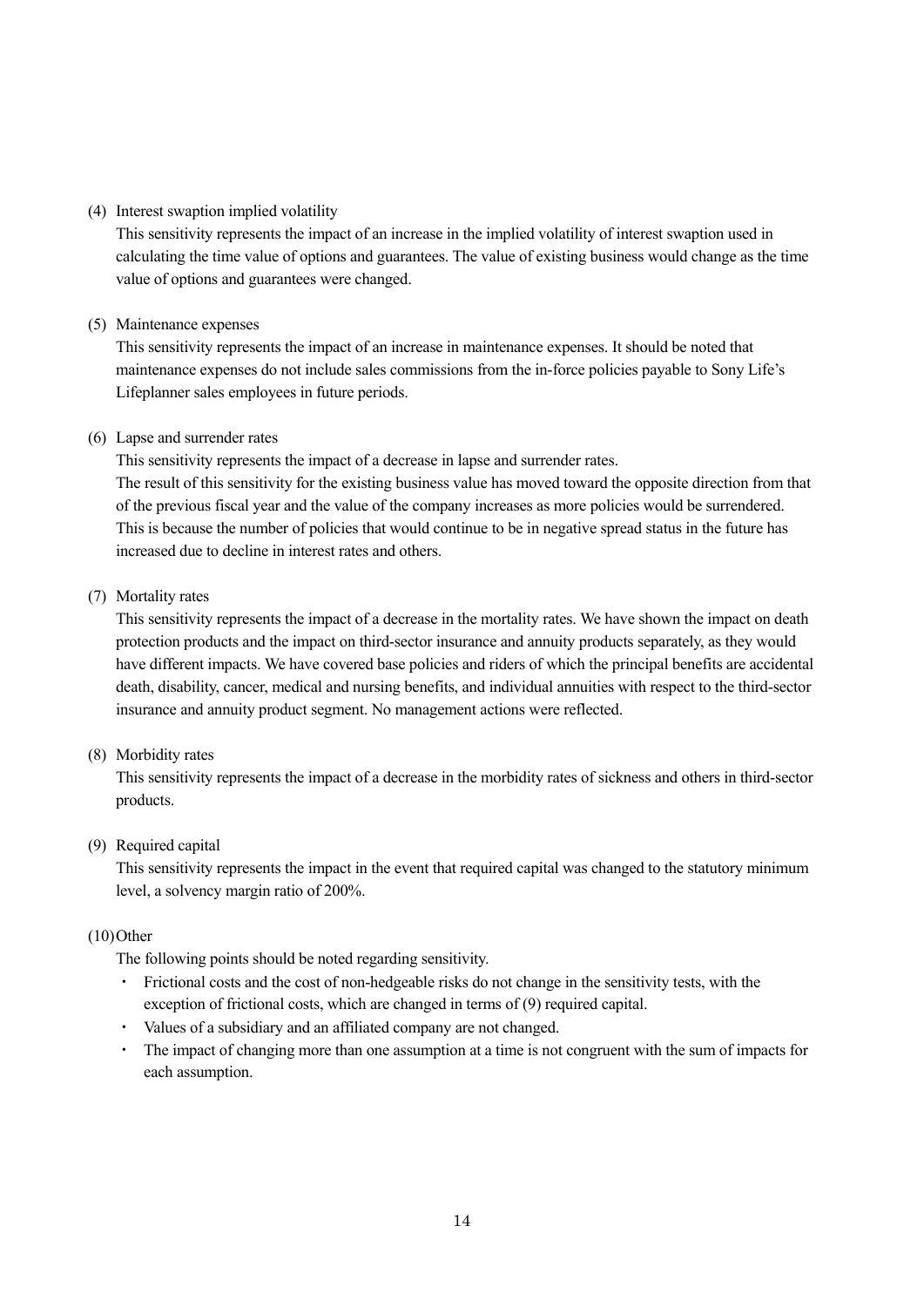# **3. Assumptions**

#### **3.1 Economic assumptions**

We have made economic assumptions in our calculation of MCEV as of March 31, 2009.

#### (1) Risk-free rate

We have used the interest swap rate of Japanese yen as of March 31, 2009 as a risk-free rate for the certainty equivalent projections. As there are no data available beyond 50 years, we assumed that forward rates in the  $51<sup>st</sup>$  year and beyond were equal to those in the  $50<sup>th</sup>$  year. We have used Bloomberg's interest swap rate as our data source.

| Term    | As of March 31, 2009 | As of March 31, 2008 |
|---------|----------------------|----------------------|
| 1 year  | $0.75\%$             | 0.92%                |
| 5 year  | 0.97%                | 1.03%                |
| 10 year | 1.31%                | 1.45%                |
| 20 year | 1.79%                | 2.04%                |
| 30 year | 1.88%                | 2.26%                |
| 40 year | 1.89%                | 2.34%                |
| 50 year | 1.92%                | 2.41%                |

The spot yields of the swap rate for key terms are as follows:

#### (2) Interest-rate model

We have calibrated the interest rate model to the market as of March 31, 2009. We have estimated parameters for the interest rate model from the yield curve and the implied volatilities of interest swaptions with different terms. We have used 1,000 scenarios generated by Milliman, Inc. in calculating the time value of options and guarantees under the stochastic method, where interest rate is floored at 0%.

The implied volatilities of the interest swaption used in our estimation are as follows.

| Term of swap | Term of option | Japanese | U.S. dollar | Euro  | UK pound |
|--------------|----------------|----------|-------------|-------|----------|
| (in years)   | (in years)     | yen      |             |       |          |
| 1            |                | 38.4%    | 54.5%       | 34.5% | 42.5%    |
| 5            | 1              | 42.2%    | 40.3%       | 27.6% | 30.1%    |
| 5            | 5              | 29.7%    | 27.6%       | 17.5% | 15.8%    |
| 5            | 7              | 25.1%    | 24.8%       | 16.0% | 13.2%    |
| 5            | 10             | 22.0%    | 22.1%       | 14.5% | 11.0%    |
| 10           | 1              | 35.4%    | 35.7%       | 27.0% | 26.8%    |
| 10           | 5              | 25.2%    | 25.7%       | 17.5% | 14.7%    |
| 10           | 7              | 22.3%    | 23.8%       | 15.9% | 12.9%    |
| 10           | 10             | 20.0%    | 22.1%       | 15.3% | 11.8%    |
| 15           | 1              | 31.3%    | 33.7%       | 25.4% | 25.1%    |
| 15           | 5              | 23.0%    | 24.5%       | 17.7% | 14.8%    |
| 15           | 7              | 21.3%    | 23.5%       | 16.7% | 13.2%    |
| 15           | 10             | 20.2%    | 21.4%       | 16.6% | 12.1%    |

As of March 31, 2009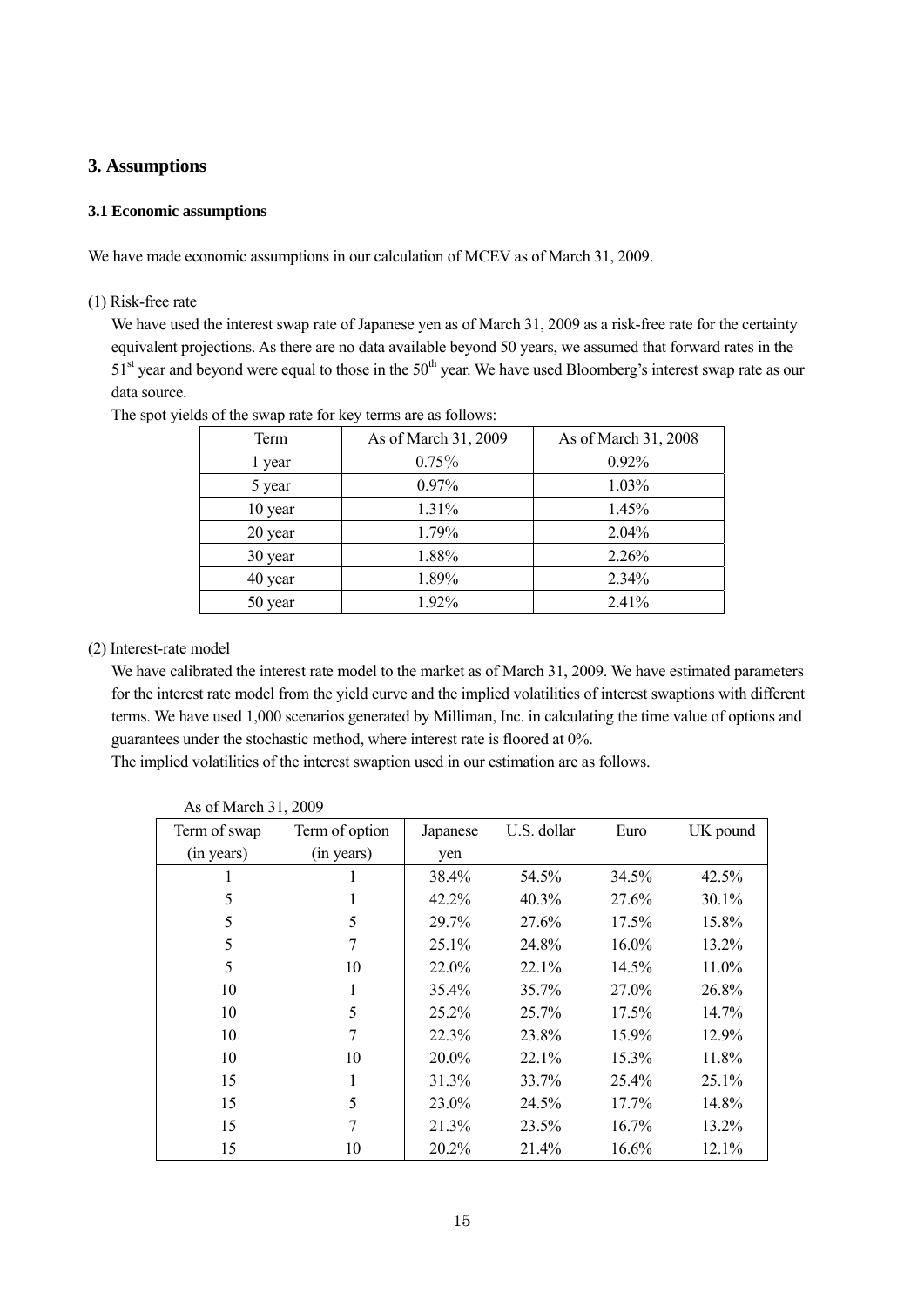| Term of swap | Term of option | Japanese | U.S. dollar | Euro     | UK pound |
|--------------|----------------|----------|-------------|----------|----------|
| (in years)   | (in years)     | yen      |             |          |          |
| 1            |                | 39.2%    | 49.1%       | 19.6%    | 24.3%    |
| 5            | 1              | 41.8%    | 35.7%       | 17.5%    | $16.5\%$ |
| 5            | 5              | 26.1%    | 20.3%       | 12.8%    | 12.2%    |
| 5            |                | 21.3%    | 17.6%       | 11.6%    | 11.5%    |
| 5            | 10             | 18.5%    | 15.1%       | 10.8%    | 10.9%    |
| 10           | 1              | 27.9%    | 28.3%       | 14.6%    | 13.9%    |
| 10           | 5              | 20.0%    | 18.7%       | 11.8%    | 11.2%    |
| 10           | 7              | 17.5%    | $16.7\%$    | 11.2%    | $10.7\%$ |
| 10           | 10             | 15.6%    | 14.6%       | $10.7\%$ | $10.4\%$ |
| 15           |                | $22.1\%$ | 24.7%       | 13.5%    | 12.8%    |
| 15           | 5              | 17.4%    | 16.7%       | 11.5%    | 10.5%    |
| 15           | 7              | 15.7%    | 15.1%       | 11.0%    | $10.3\%$ |
| 15           | 10             | 14.5%    | 12.9%       | 10.5%    | 10.3%    |

As of March 31, 2008

#### (3) Implied volatility of foreign exchange rates and equity

We have obtained spot implied volatilities from options with different terms. Implied volatilities are all those for at-the-money options. Bloomberg is the source of data for foreign exchange and averages of the implied volatilities provided by securities firms for the stock price index. We have assumed that forward implied volatilities in the  $11<sup>th</sup>$  year and beyond are equal to those in the  $10<sup>th</sup>$  year for both foreign exchange rates and the stock price index as these derivatives have low liquidities.

In the calculation of MCEV as of March 31, 2008, we used implied volatility of 5-year term for the 10-year term, as there was no credible data beyond 5-year term regarding the foreign exchange rate of UK pound and Japanese yen. However, in the calculation of MCEV as of March 31, 2009, we set forward implied volatility in the  $6<sup>th</sup>$  year and beyond are equal to the one in the  $5<sup>th</sup>$  year.

Implied volatilities used for the estimation are as follows:

|      |              | Foreign Exchange |              |       |       | <b>Stocks</b> |             |
|------|--------------|------------------|--------------|-------|-------|---------------|-------------|
| Term | U.S. dollar/ | Euro/            | UK pound/    | Japan | U.S.  | Euro          | UK          |
|      | Japanese yen | Japanese yen     | Japanese yen | TOPIX | S&P   | SX5E          | <b>FTSE</b> |
|      | 14.2%        | 20.6%            | 24.0%        | 34.0% | 37.0% | 36.4%         | 33.2%       |
|      | 11.5%        | 20.6%            | 23.3%        | 31.6% | 34.8% | 34.3%         | 33.1%       |
| 10   | 13.3%        | 22.0%            |              | 31.5% | 34.7% | 34.1%         | 33.9%       |

As of March 31, 2009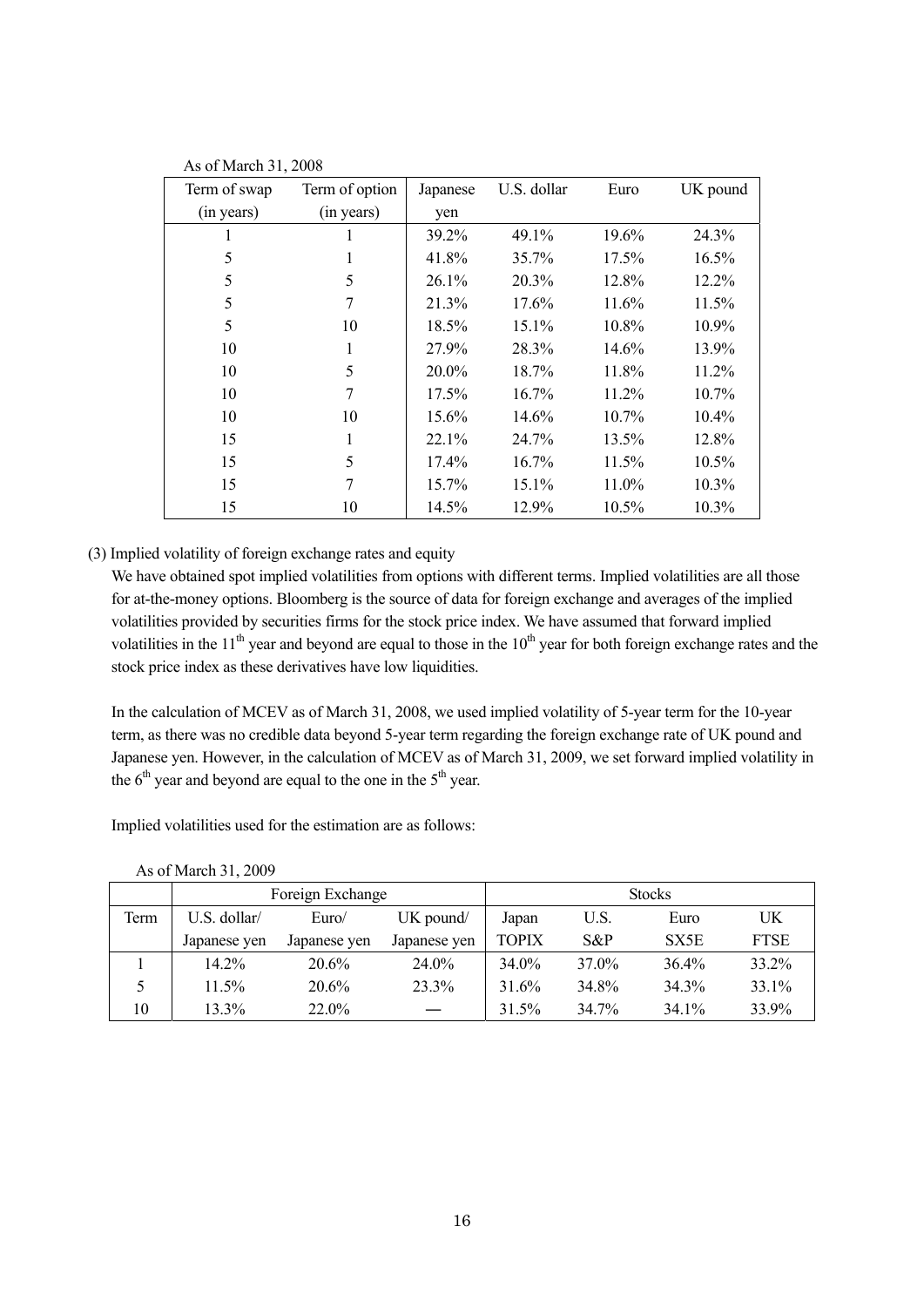# As of March 31, 2008

|      |              | Foreign Exchange |              |       |        | <b>Stocks</b> |             |
|------|--------------|------------------|--------------|-------|--------|---------------|-------------|
| Term | U.S. dollar/ | Euro/            | UK pound/    | Japan | U.S.A. | <b>EURO</b>   | U.K.        |
|      | Japanese yen | Japanese yen     | Japanese yen | TOPIX | $S\&P$ | SX5E          | <b>FTSE</b> |
|      | $12.1\%$     | $12.1\%$         | 13.7%        | 22.9% | 24.1%  | 23.4%         | 23.7%       |
|      | $10.7\%$     | $11.4\%$         | 12.9%        | 21.7% | 25.9%  | 26.3%         | 25.8%       |
| 10   | 13.1%        | 13.0%            | 12.9%        | 22.6% | 28.0%  | 28.0%         | 27.6%       |

# (4) Correlation factor

We have calculated correlation factors from the monthly return of each index for a period of five years from April 2004 and to the end of March 2009 as there is no market-consistent data for correlation factors.

As of March 31, 2009

|              | Japanese | U.S.     | Euro     | $\ensuremath{\text{UK}}\xspace$ | U.S.     | Euro /   | UK       | <b>TOPIX</b> | S&P  | SX5E | <b>FTSE</b> |
|--------------|----------|----------|----------|---------------------------------|----------|----------|----------|--------------|------|------|-------------|
|              | yen      | dollar   | Interest | pound                           | dollar / | Japanese | pound /  |              |      |      |             |
|              | Interest | Interest | rate 1Y  | Interest                        | Japanese | yen      | Japanese |              |      |      |             |
|              | rate 1Y  | rate 1Y  |          | rate 1Y                         | yen      |          | yen      |              |      |      |             |
| Japanese     |          |          |          |                                 |          |          |          |              |      |      |             |
| yen          | 1.00     | 0.42     | 0.44     | 0.39                            | 0.13     | 0.19     | 0.31     | 0.23         |      | 0.21 | 0.14        |
| Interest     |          |          |          |                                 |          |          |          |              | 0.20 |      |             |
| rate 1Y      |          |          |          |                                 |          |          |          |              |      |      |             |
| U.S. dollar  |          |          |          |                                 |          |          |          |              |      |      |             |
| Interest     | 0.42     | 1.00     | 0.68     | 0.60                            | 0.59     | 0.32     | 0.60     | 0.44         | 0.35 | 0.48 | 0.35        |
| rate 1Y      |          |          |          |                                 |          |          |          |              |      |      |             |
| Euro         |          |          |          |                                 |          |          |          |              |      |      |             |
| Interest     | 0.44     | 0.68     | 1.00     | 0.86                            | 0.48     | 0.50     | 0.64     | 0.47         | 0.53 | 0.51 | 0.42        |
| rate 1Y      |          |          |          |                                 |          |          |          |              |      |      |             |
| UK pound     |          |          |          |                                 |          |          |          |              |      |      |             |
| Interest     | 0.39     | 0.60     | 0.86     | 1.00                            | 0.47     | 0.48     | 0.74     | 0.38         | 0.40 | 0.33 | 0.23        |
| rate 1Y      |          |          |          |                                 |          |          |          |              |      |      |             |
| U.S. dollar  |          |          |          |                                 |          |          |          |              |      |      |             |
| / Japanese   | 0.13     | 0.59     | 0.48     | 0.47                            | 1.00     | 0.56     | 0.72     | 0.50         | 0.27 | 0.35 | 0.33        |
| yen          |          |          |          |                                 |          |          |          |              |      |      |             |
| Euro /       |          |          |          |                                 |          |          |          |              |      |      |             |
| Japanese     | 0.19     | 0.32     | 0.50     | 0.48                            | 0.56     | 1.00     | 0.75     | 0.66         | 0.61 | 0.50 | 0.52        |
| yen          |          |          |          |                                 |          |          |          |              |      |      |             |
| UK pound     |          |          |          |                                 |          |          |          |              |      |      |             |
| / Japanese   | 0.31     | 0.60     | 0.64     | 0.74                            | 0.72     | 0.75     | 1.00     | 0.56         | 0.46 | 0.41 | 0.33        |
| yen          |          |          |          |                                 |          |          |          |              |      |      |             |
| <b>TOPIX</b> | 0.23     | 0.44     | 0.47     | 0.38                            | 0.50     | 0.66     | 0.56     | 1.00         | 0.74 | 0.79 | 0.79        |
| S&P          | 0.20     | 0.35     | 0.53     | 0.40                            | 0.27     | 0.61     | 0.46     | 0.74         | 1.00 | 0.91 | 0.83        |
| SX5E         | 0.21     | 0.48     | 0.51     | 0.33                            | 0.35     | 0.50     | 0.41     | 0.79         | 0.91 | 1.00 | 0.90        |
| <b>FTSE</b>  | 0.14     | 0.35     | 0.42     | 0.23                            | 0.33     | 0.52     | 0.33     | 0.79         | 0.83 | 0.90 | 1.00        |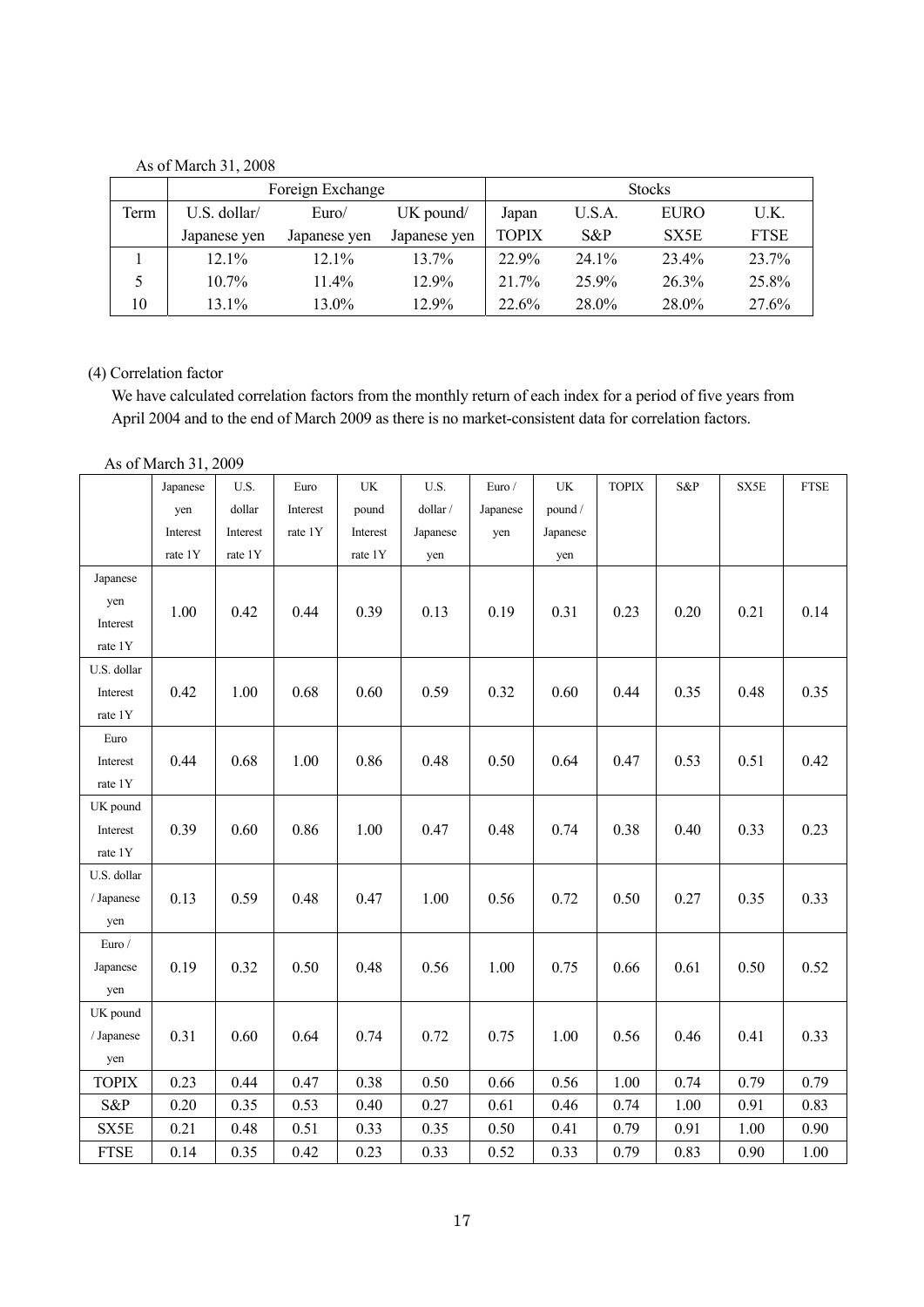|  |  | As of March 31, 2008 |
|--|--|----------------------|
|  |  |                      |

|                                 | Japanese | U.S.     | Euro     | $\ensuremath{\text{UK}}\xspace$ | U.S.     | Euro $\prime$ | $\ensuremath{\text{UK}}\xspace$ | <b>TOPIX</b> | <b>SPX</b> | SX5E | <b>FTSE</b> |
|---------------------------------|----------|----------|----------|---------------------------------|----------|---------------|---------------------------------|--------------|------------|------|-------------|
|                                 | yen      | dollar   | Interest | pound                           | dollar / | Japanese      | pound /                         |              |            |      |             |
|                                 | Interest | Interest | rate 1Y  | Interest                        | Japanese | yen           | Japanese                        |              |            |      |             |
|                                 | rate 1Y  | rate 1Y  |          | rate 1Y                         | yen      |               | yen                             |              |            |      |             |
| Japanese                        | 1.00     | 0.21     | $0.20\,$ | 0.10                            | (0.05)   | (0.07)        | (0.07)                          | (0.00)       | (0.09)     | 0.00 | (0.02)      |
| yen                             |          |          |          |                                 |          |               |                                 |              |            |      |             |
| Interest                        |          |          |          |                                 |          |               |                                 |              |            |      |             |
| rate 1Y                         |          |          |          |                                 |          |               |                                 |              |            |      |             |
| $\mathbf{U}.\mathbf{S}.$        | 0.21     | 1.00     | 0.60     | 0.41                            | 0.52     | 0.28          | 0.40                            | 0.39         | 0.38       | 0.57 | 0.54        |
| dollar                          |          |          |          |                                 |          |               |                                 |              |            |      |             |
| Interest                        |          |          |          |                                 |          |               |                                 |              |            |      |             |
| rate 1Y                         |          |          |          |                                 |          |               |                                 |              |            |      |             |
| Euro                            | 0.20     | 0.60     | 1.00     | 0.54                            | 0.37     | 0.18          | 0.13                            | $0.08\,$     | 0.24       | 0.39 | 0.31        |
| Interest                        |          |          |          |                                 |          |               |                                 |              |            |      |             |
| rate 1Y                         |          |          |          |                                 |          |               |                                 |              |            |      |             |
| UK                              | $0.10\,$ | 0.41     | 0.54     | $1.00\,$                        | 0.12     | (0.07)        | 0.23                            | 0.15         | 0.19       | 0.21 | 0.11        |
| pound                           |          |          |          |                                 |          |               |                                 |              |            |      |             |
| Interest                        |          |          |          |                                 |          |               |                                 |              |            |      |             |
| rate 1Y                         |          |          |          |                                 |          |               |                                 |              |            |      |             |
| $\mathbf{U}.\mathbf{S}.$        | (0.05)   | 0.52     | 0.37     | 0.12                            | 1.00     | 0.53          | 0.60                            | 0.31         | 0.24       | 0.47 | 0.47        |
| dollar /                        |          |          |          |                                 |          |               |                                 |              |            |      |             |
| Japanese                        |          |          |          |                                 |          |               |                                 |              |            |      |             |
| yen                             |          |          |          |                                 |          |               |                                 |              |            |      |             |
| Euro $\prime$                   | (0.07)   | 0.28     | 0.18     | (0.07)                          | 0.53     | 1.00          | 0.77                            | 0.12         | 0.42       | 0.32 | 0.46        |
| Japanese                        |          |          |          |                                 |          |               |                                 |              |            |      |             |
| yen                             |          |          |          |                                 |          |               |                                 |              |            |      |             |
| $\ensuremath{\text{UK}}\xspace$ | (0.07)   | $0.40\,$ | 0.13     | 0.23                            | 0.60     | 0.77          | 1.00                            | 0.23         | 0.38       | 0.35 | 0.37        |
| pound /                         |          |          |          |                                 |          |               |                                 |              |            |      |             |
| Japanese                        |          |          |          |                                 |          |               |                                 |              |            |      |             |
| yen                             |          |          |          |                                 |          |               |                                 |              |            |      |             |
| <b>TOPIX</b>                    | (0.00)   | 0.39     | 0.08     | $0.15\,$                        | 0.31     | 0.12          | 0.23                            | $1.00\,$     | 0.42       | 0.48 | 0.53        |
| <b>SPX</b>                      | (0.09)   | 0.38     | 0.24     | 0.19                            | 0.24     | 0.42          | 0.38                            | 0.42         | $1.00\,$   | 0.82 | 0.76        |
| SX5E                            | $0.00\,$ | 0.57     | 0.39     | 0.21                            | 0.47     | 0.32          | 0.35                            | 0.48         | 0.82       | 1.00 | 0.87        |
| <b>FTSE</b>                     | (0.02)   | 0.54     | 0.31     | 0.11                            | 0.47     | 0.46          | 0.37                            | 0.53         | 0.76       | 0.87 | 1.00        |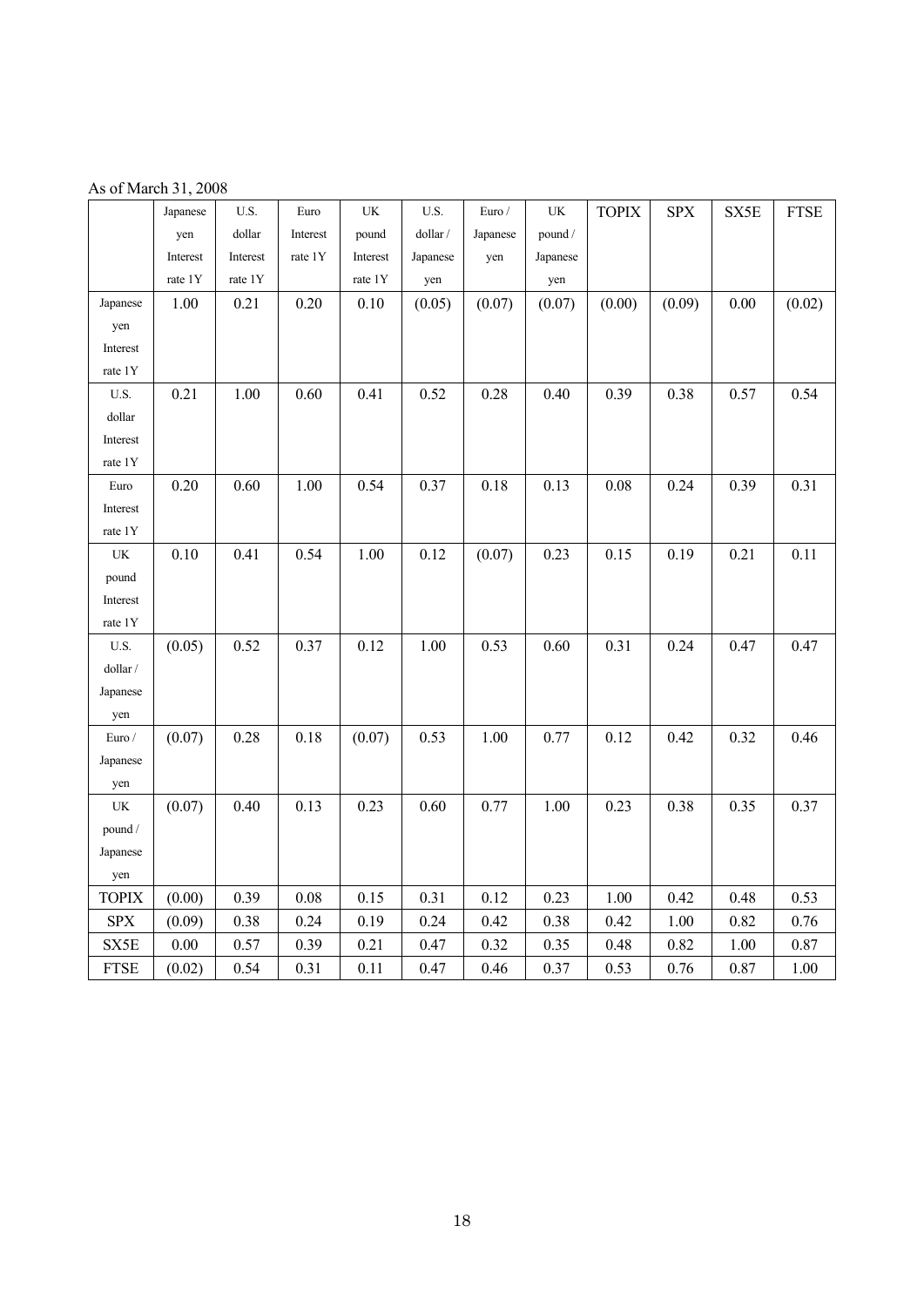#### (5) Foreign exchange

Assets denominated in foreign currencies are converted to Japanese yen using the TTM (telegraphic transfer middle exchange rate) as of March 31, 2009.

|                   | As of          | As of          |
|-------------------|----------------|----------------|
|                   | March 31, 2009 | March, 31 2008 |
| U.S. dollar / Yen | 98 23          | 100.19         |
| Euro / Yen        | 129.84         | 158.19         |
| UK pound / Yen    | 140.45         | 200.11         |

#### **3.2 Future asset allocation**

#### (1) Asset allocation in the general account

Segment accounting is conducted for individual life insurance and individual annuity with the classifications of non-participating product segment, semi-participating product segment and interest rate-sensitive whole life insurance segment. Asset allocation in the general account under the stochastic method was determined based on the actual asset allocation in each segment as of March 31, 2009 with an assumption of no changes in asset allocation thereafter.

#### (2) Asset allocation in the separate account

There are eight funds established in the separate account. The asset allocation for each fund at the beginning of the projection is determined based on the actual fund allocation as of March 31, 2009 and no rebalancing adjustments are applied to maintain the initial fund allocation thereafter.

#### **3.3 Other assumptions**

Assumptions including mortality and morbidity rates, lapse and surrender rates, and operating expense rates, were developed based on product best estimates as of March 31, 2009. Best-estimate assumptions are developed to reflect past and current experiences as well as expected experiences in the future. Expected future changes are not reflected in the best estimate assumptions, as expected future changes in assumptions should be reflected only when they are supported by sufficient reasons. Assumptions were developed as follows.

#### (1) Mortality and morbidity rates

Developed based on experiences over the three most recent years.

#### (2) Lapse and surrender rates

Lapse and surrender rates for the base case were developed based on experiences over the three most recent years. We have also developed dynamic assumptions in accordance with the level of interest rate or investment performance. The dynamic assumptions are made for the following products:

- Variable life insurance
- Semi-participating products
- ・ Non-participating whole life insurance
- ・ Non-participating endowment insurance

We have decided not to apply dynamic surrender rates for interest-sensitive whole life insurance for the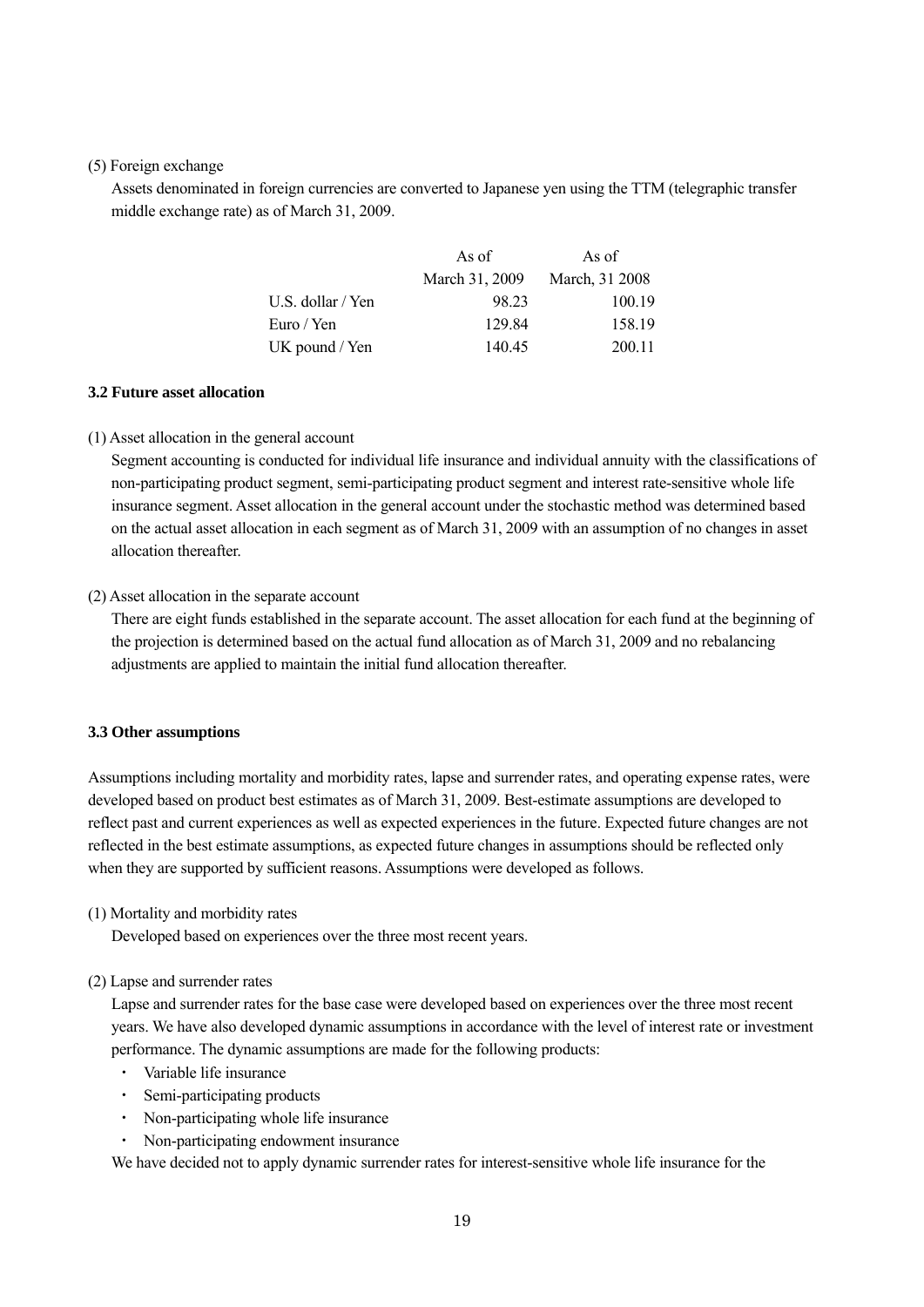calculation of MCEV as of March 31, 2009. Although we have not identified explicit correlations between interest rates or account values to the amount of minimum guarantee and the lapse and surrender rates, we have developed dynamic surrender rates for calculating MCEV as of March 31, 2008, by referring to the experience with similar products and domestic and overseas trends of practice. However, if we were to apply dynamic surrender rates to this product in the same manner as for the calculation of MCEV as of March 31, 2008, MCEV as of March 31, 2009 would be higher than would be the case without applying the dynamic surrender rates. Therefore, we have decided not to apply dynamic surrender rates for this product. Going forward, we will strive to improve dynamic surrender rates for this product by carefully monitoring experiential data and referring to experience with similar products and trends of practice in Japan and other countries.

#### (3) Flexible premiums

There are no flexible premium products and thus no assumptions were developed.

#### (4) Renewal rates

Because there is very little renewable business and it does not have a significant impact on results, policy renewal was reflected in a simplified manner.

#### (5) Operating expense rates

We have developed unit costs of the expenses incurred for maintenance and administration of policies and payments of claims based on the actual operating expenses in the most recent year. As subsidiary and affiliated company are evaluated on book values, we have not reflected expenses incurred at Sony Life regarding management of the relevant subsidiary and affiliated company to the unit costs. Within actual operating expenses, exceptional one-time expenses incurred during the year ended March 31, 2009, and therefore excluded from the unit cost, as well as expenses regarding a subsidiary and affiliated company that were not reflected in unit costs accounted for 1% of total operating expenses, comprised primarily of expenses for the Beijing representative office.

Unit costs include management administration charges payable to the parent company, Sony Financial Holdings Inc. The look-through effect has not been considered with regards to Sony Financial Holdings Inc.

#### (6) Tax rate

Based on the most recent effective tax rate.

#### (7) Inflation

Set inflation to 0% reflecting the break-even inflation rate derived from 10-year Consumer Price Index (CPI)-indexed Japanese government bonds.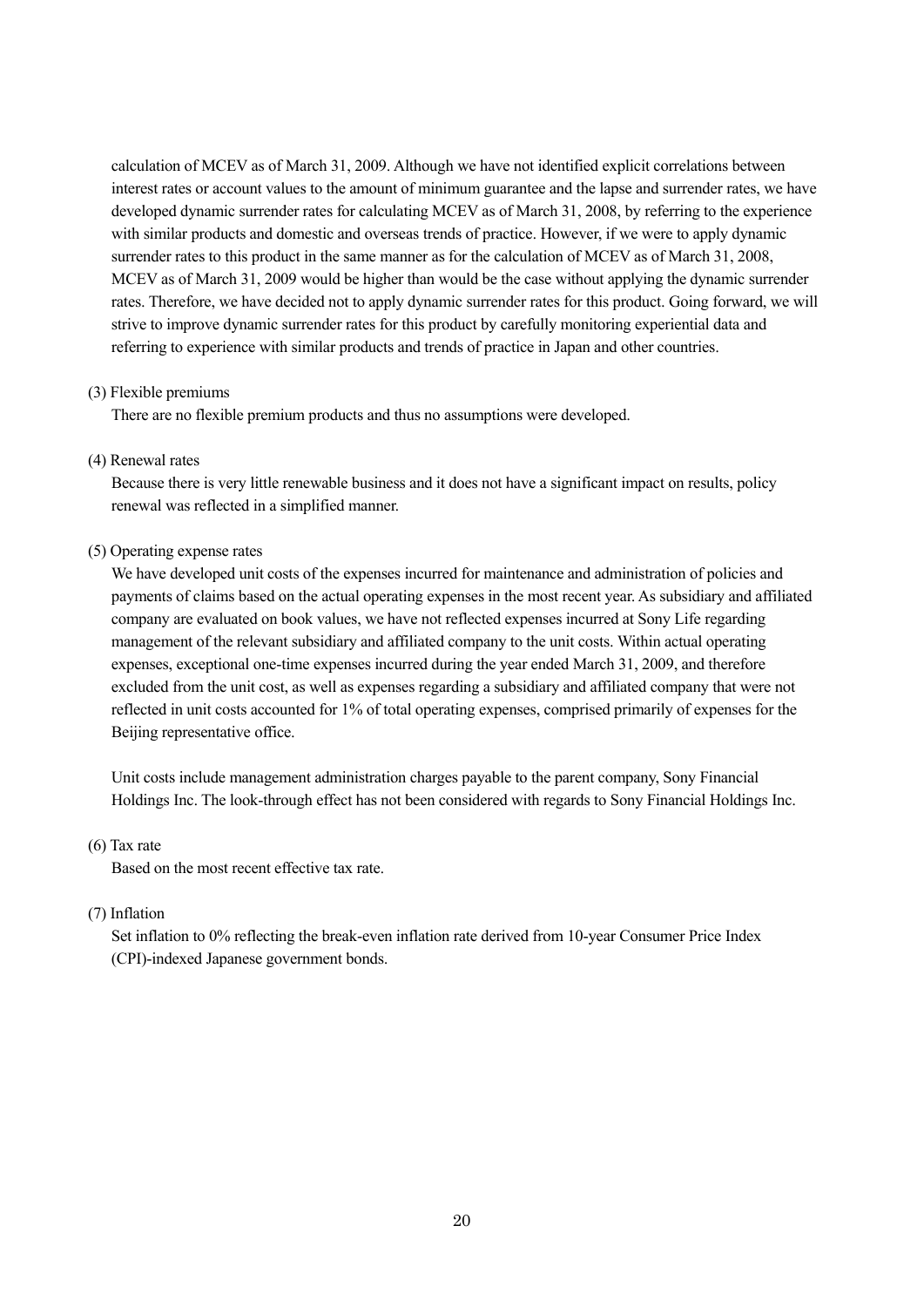# **4. Calculation method of MCEV**

#### **4.1 Covered business**

The covered business is the business operated by Sony Life, its subsidiary and its affiliate company.

#### **4.2 Treatment of subsidiary and affiliate company**

With respect to subsidiary, Sony Life Insurance (Philippines) Corporation, and its equity method affiliate, AEGON Sony Life Planning Co., Ltd., book values reflect the calculation of adjusted net worth based on Japanese GAAP. Amounts reflecting adjusted net worth are ¥3.0 billion and ¥3.0 billion, respectively. These are the only values reflecting the results of these companies; all other results solely reflect Sony Life itself (on a non-consolidated basis).

#### **4.3 Treatment of reinsurance**

We have designated reinsurance premiums as expenses and reinsurance benefits as income in our projections, as we consider the mortality risks as part of the death protection insurance products.

#### **4.4 Treatment of semi-participating policies**

We have calculated dividends in accordance with the level of future investment returns, based on the same method used to determine the dividend rate for the accounting closure of March 31, 2009, reflecting the present value of certainty-equivalent profit and the time value of options and guarantees.

#### **4.5 MCEV**

MCEV is defined as the present value of distributable earnings to shareholders generated from assets allocated to the covered business after sufficient allowance for the aggregate risks in the covered business and consists of adjusted net worth and the value of existing business.

#### **4.6 Adjusted net worth**

Adjusted net worth is calculated as the market value of assets allocated for the covered business in excess of statutory policy reserves and other liabilities as of the valuation date. Specifically, it equals to the total amount of the net assets section on the balance sheets, adding reserve for price fluctuations, contingency reserves, reserve for possible loan losses, unrealized gains or losses on held-to-maturity securities, and unrealized gains or losses on land and buildings, deducting unfunded pension liabilities and intangible fixed assets, and adjusting for the amount of tax effect equivalent of these seven items. Adjusted net worth can be split into required capital and free surplus.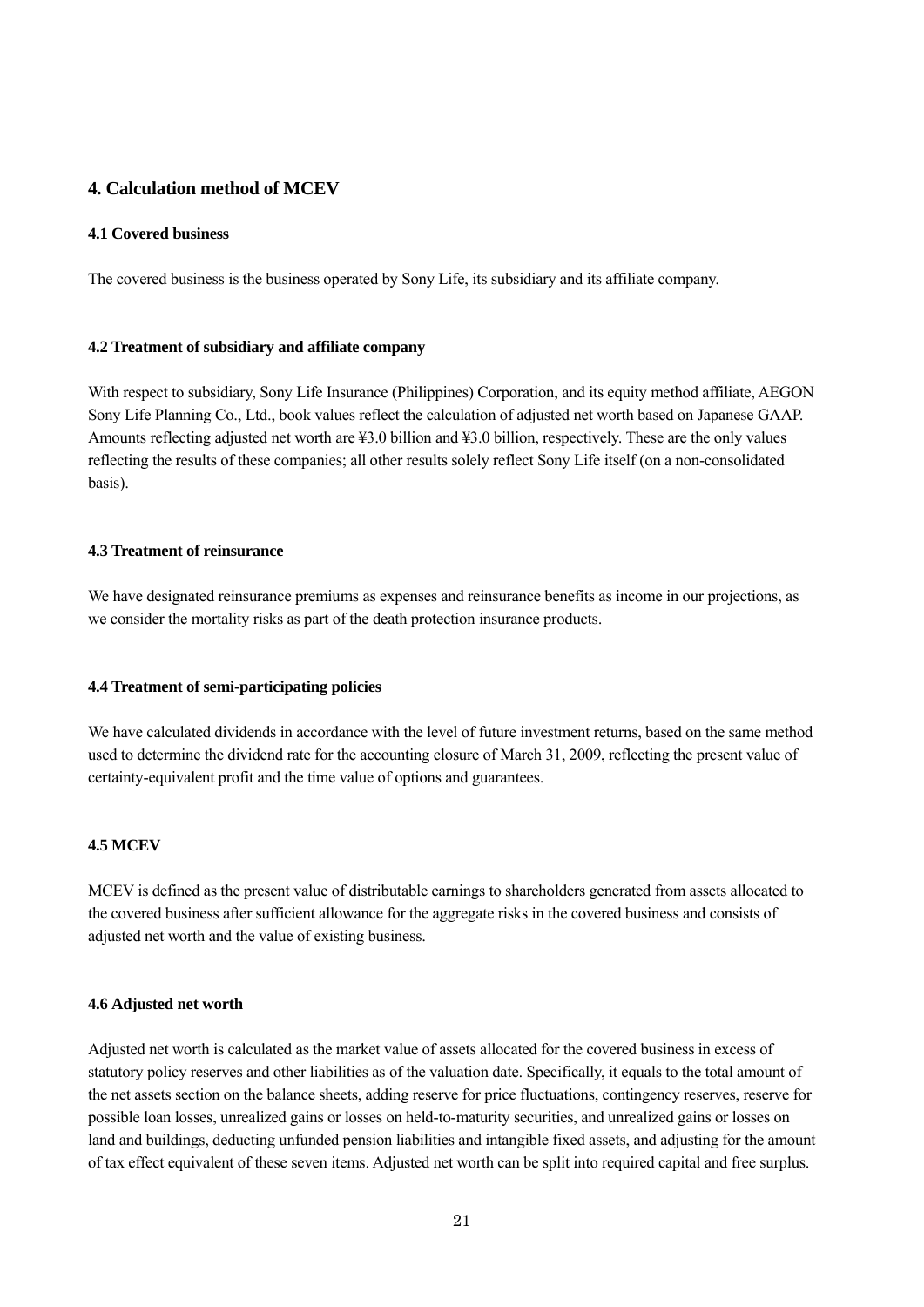#### **4.7 Required capital**

MCEV Principles define required capital as the amount of assets that should be held in addition to the assets corresponding to the statutory liability to perform the in-force policy obligations, which is restricted from distributing to shareholders in nature. The level of required capital should be the larger of the solvency capital to meet the statutory required minimum level and the capital required to meet the internal objectives in terms of marketing purpose or risk management purpose, or to achieve the company's targeted credit rating.

We set our required capital as the larger of the amount of capital required for a solvency margin ratio of 600% and the amount of capital to cover risks based on the internal model.

We have defined the amount of capital to cover risks based on the internal model as the total amount of technical provision and solvency risk capital stipulated by QIS4 of the EU Solvency II held in excess of statutory policy reserves (excluding contingency reserves). It should be noted that we have used a different cost of capital rate in calculating risk margin included in the technical provision than the one stipulated by the QIS4. Please refer to section 4.14 for the specific cost of capital rate.

Although the Japanese statutory required minimum levels is a solvency margin ratio of 200%, we set our level for the targeted solvency margin ratio to 600% in calculating MCEV as of March 31, 2009, as there are arguments that a level of 200% would not necessarily be sufficient to present the soundness of an insurance company. As a result, this criterion is currently under revision to improve the credibility of the solvency margin ratio, and Sony Life has used the targeted minimum solvency margin ratio of 600% instead of 200% as a basis to calculate the cost of capital from the past. In case of the solvency margin ratio will be revised and that the risk calibration will become stricter in the future, therefore we plan to change the targeted solvency capital level as appropriate.

We will also revise the internal model itself as appropriate, taking into account the domestic and overseas situations, including movements of international accounting standards, valuation methods of insurance liability on an economic value basis and solvency margin standard trends, as well as the analysis of our internal mortality and morbidity rates data.

#### **4.8 Free surplus**

Free surplus is the amount of adjusted net worth other than that for required capital.

#### **4.9 Value of existing business**

The value of existing business is calculated as the present value of certainty-equivalent profit deducting time value of options and guarantees, frictional costs and cost of non-hedgeable risks. New business value is calculated using the same method.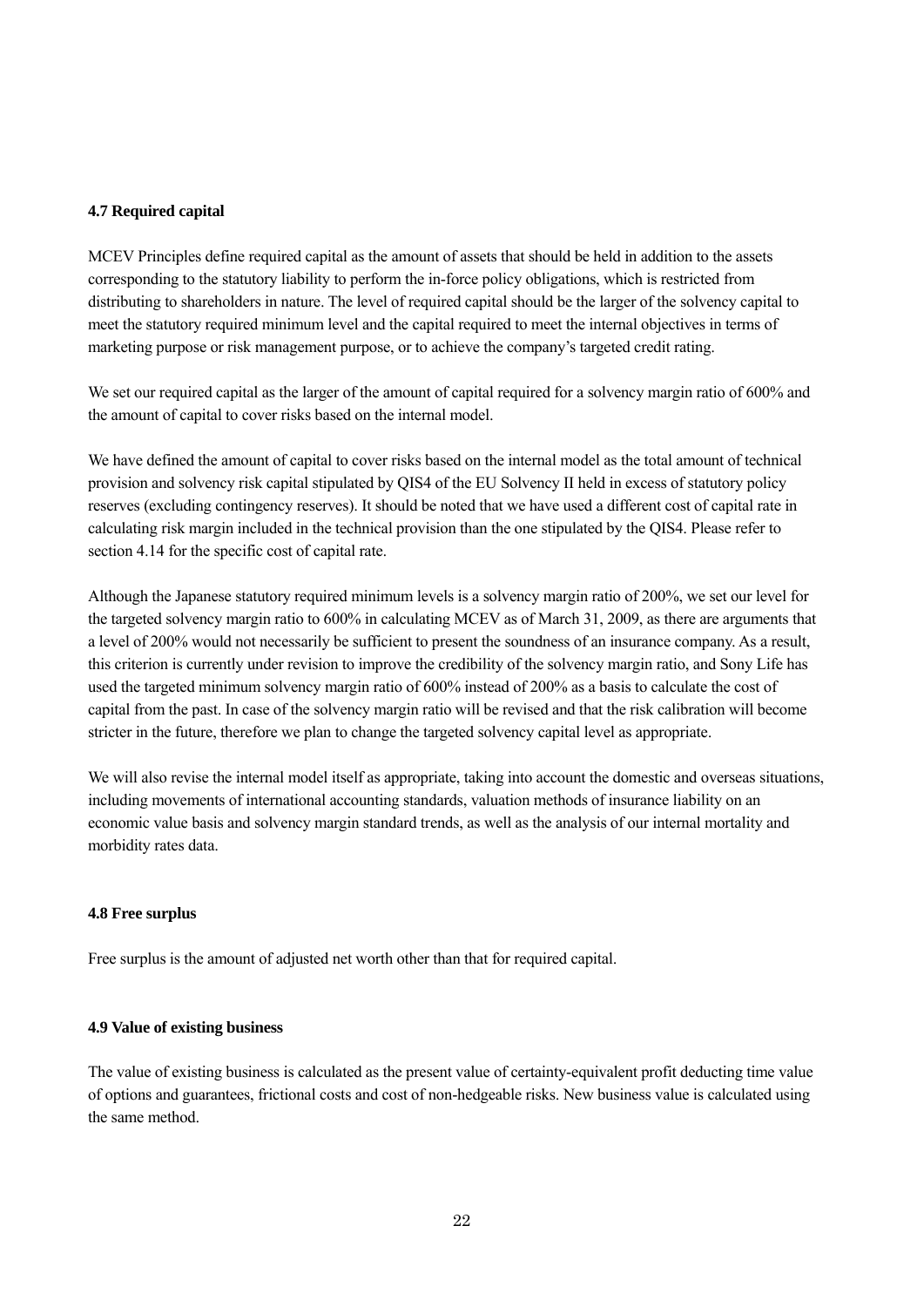#### **4.10 Present value of certainty-equivalent profit**

Present value of certainty equivalent profit is the present value of profit based on the future cash flows generated from the covered business. Investment return on all assets and the discount rate are set to the risk-free rate. The present value of certainty equivalent profit reflects the intrinsic value of options and guarantees.

#### **4.11 Time value of options and guarantees**

We have calculated the time value of options and guarantees using the stochastic method with risk-neutral scenarios. The time value of options and guarantees is calculated as the difference between the present value of certainty-equivalent profit and the present value of stochastic future profits.

Time value of options and guarantees considers the following items:

- ・ Minimum guarantees of variable life insurance The excess of account value over the scheduled policy reserves is attributed to policyholders. However, the cost of guaranteed minimum death benefits for variable life insurance incurred when account value is less than the scheduled policy reserve is attributed to shareholders.
- ・ Minimum interest-rate guarantee for interest rate-sensitive whole life insurance When the investment return exceeds the assumed interest rate, the outperforming portion is credited to policyholder account value. However, when the investment return underperforms the assumed interest rate, the cost for the difference is attributed to shareholders, as the assumed interest rate is guaranteed.
- Interest dividend for semi-participating products When the investment return exceeds the assumed interest rate, the outperforming portion is credited to the fund for policyholder dividends and paid to policyholders every five years as interest dividends. Accordingly, any of such interest gains would not be attributed to shareholders, while interest losses would be attributed to shareholders.
- Surrender options

Policyholders have various options in insurance contracts. Reflected among them are the cost of policyholders' exercising the right of surrender in the event of increased interest rates.

We have decided not to apply dynamic surrender rates for interest-sensitive whole life insurance for the calculation of MCEV as of March 31, 2009. Although we have not identified explicit correlations between interest rates or account values to the amount of minimum guarantee and the lapse and surrender rates, we have developed dynamic surrender rates for calculating MCEV as of March 31, 2008. by referring to the experience with similar products and domestic and overseas trends of practice. However, if we were to apply dynamic surrender rates to this product in the same manner as for the calculation of MCEV as of March 31, 2008, MCEV as of March 31, 2009 would be higher than would be the case without applying the dynamic surrender rates. Therefore, we have decided not to apply dynamic surrender rates for this product. Going forward, we will strive to improve dynamic surrender rates for this product by carefully monitoring experiential data and referring to experience with similar products and trends of practice in Japan and other countries.

#### **4.12 Frictional costs**

We have calculated frictional costs as the present value of investment costs and taxes on assets backing the required capital at each point of time in the future.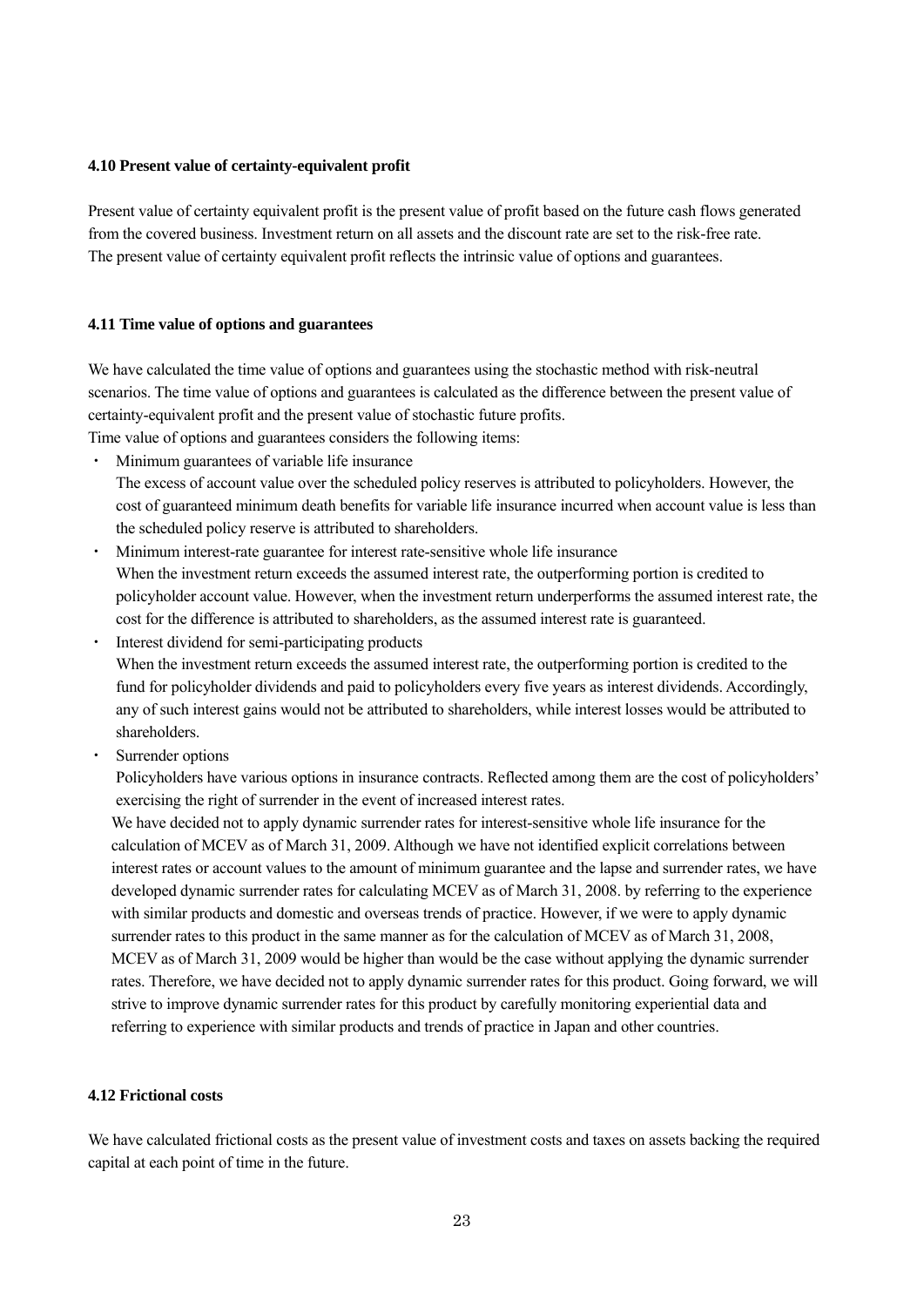#### **4.13 Cost of non-hedgeable risks**

As risks<sup>5</sup> regarding the asymmetric nature of cash flows not reflected in the present value of certainty-equivalent profit are fully reflected in the time value of options and guarantees, we have reflected an allowance for the uncertainty of non-economic assumptions and the portion of economic assumptions considered non-hedgeable with respect to the cost of non-hedgeable risks.

Specifically, we have assumed a risk margin based on the method prescribed in QIS4 of the EU Solvency II framework as the cost of non-hedgeable risks and calculated it with the cost of capital approach. It should be noted that the following points are different from the method prescribed in QIS4:

- With respect to non-hedgeable risk, the uncertainty of the risk-free rates beyond the  $50<sup>th</sup>$  year has been considered as an interest risk, in addition to life insurance underwriting risks and operational risks.
- ・ Counterparty default risk has not been reflected in the non-hedgeable risks as its impact is limited.
- ・ We have used risk amounts quantified after taking into consideration the risk mitigation effect through policyholder dividends without any adjustments.
- ・ We have used the cost of capital rate described in section 4.14.

#### **4.14 Cost of capital rate**

QIS4 of the EU Solvency II has set a cost of capital rate at 6%, which is used for the cost of capital calculation. On the other hand, the CRO (Chief Risk Officer) Forum comprised of CROs from leading insurance companies in Europe, proposed that 2.5% to 4.5% would be the appropriate level based on several trial calculations. Following the philosophy of the CRO Forum's approach, we have decided to use 2.5% for the cost of capital rate consistent with the MCEV framework considering Japanese long-term stock risk premiums, the beta of Sony Financial Holdings Inc. and the anticipated impact of the equity risk exposure of Sony Life on the beta of Sony Financial Holdings Inc., which is a hedgeable risk. However, we may revise the cost of capital rate in the future, as an industry development standard has not yet been established.

<sup>&</sup>lt;sup>5</sup> Please refer to "Asymmetric risk" in the Section 6. ("Glossary") for the risks regarding the asymmetric nature of the cash flows.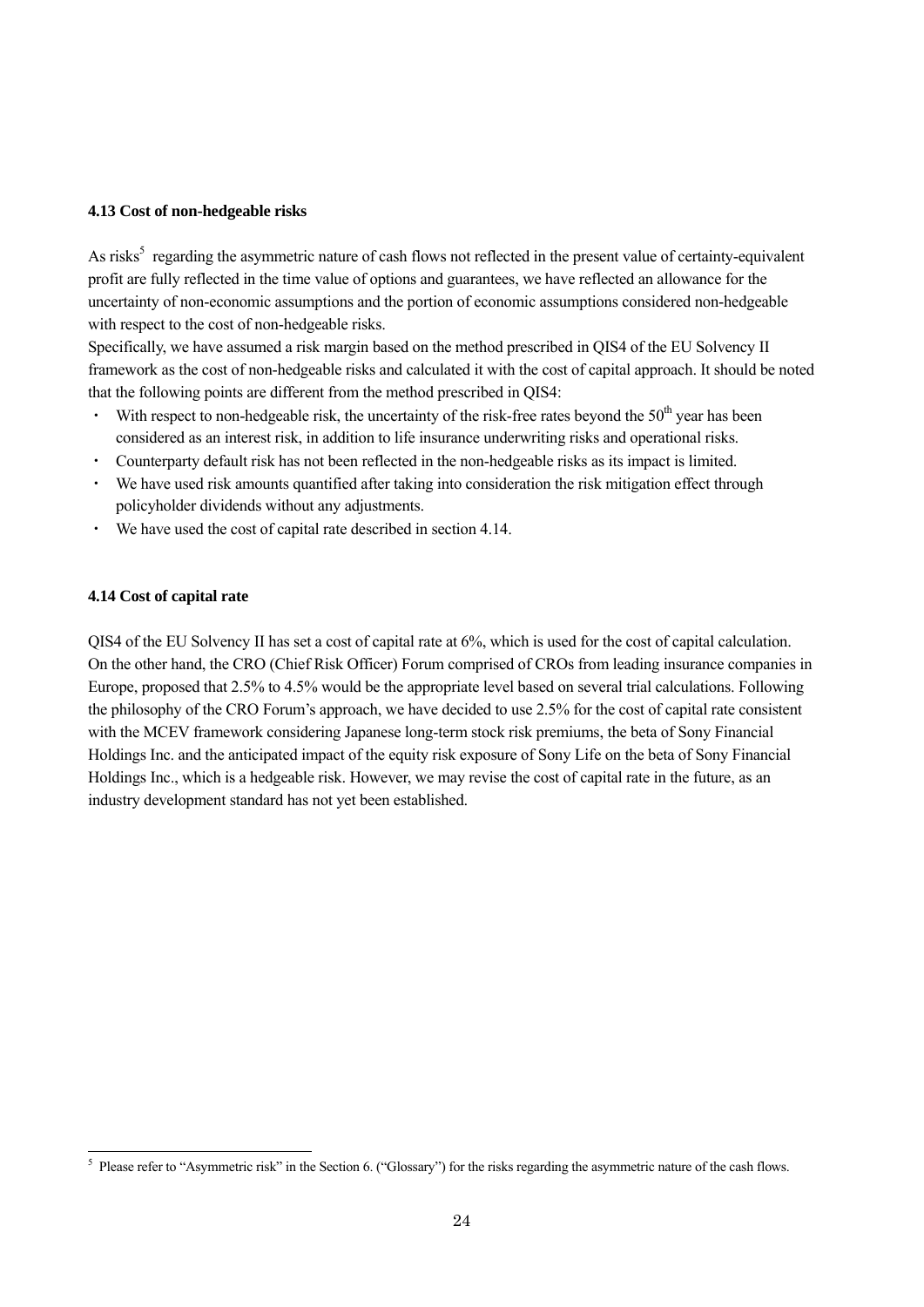# **5. Opinion of Outside Specialist**

Sony Life requested Milliman, Inc., an external actuarial consulting firm with expert knowledge in the area of MCEV valuations to review the methodology, assumptions and calculations. The opinion obtained from Milliman, Inc. is as follows.

Milliman Inc. ("Milliman") has been engaged to review the methodology, assumptions and calculations used by Sony Life Insurance Co., Ltd.("Sony Life") to determine the Market Consistent Embedded Value ("MCEV") as of March 31, 2009. Specifically, the scope of our review included the embedded value as of 31 March 2009, the sensitivities, the new business value, and the movement analysis from the MCEV as of 31 March 2008.

The board of directors made a statement in its News Release Form dated June 1, 2009 that the methodology, assumptions, and calculations have been made in accordance with the MCEV Principles $\mathbb{O}^6$ , with the following exceptions:

- The calculated value of MCEV here is not the value of Sony Life's parent company, Sony Financial Holdings Inc., on consolidated basis but the calculated value for Sony Life only.
- With respect to Sony Life's subsidiary, Sony Life Insurance (Philippines) Corporation, and its equity method affiliate, AEGON Sony Life Planning Co., Ltd., Sony Life has not evaluated their life insurance business but reflected their book values to the calculation of adjusted net worth. Values of subsidiaries and affiliated companies are not changed in sensitivity tests.
- Any calculated values of MCEV are not presented separately by the segment of subsidiaries and affiliated companies.
- Sony Life has calculated adjusted net worth based on generally accepted accounting principles and practices in Japan and not based on the International Financial Reporting Standards (IFRS).

Milliman has concluded that the methodology and assumptions used comply with the MCEV Principles except for the points described in the above paragraph. In particular:

- The non-economic assumptions have been set in accordance with regard to past, current and expected future experience,
- The economic assumptions used in the calculations are internally consistent and consistent with observable market data as per the valuation date;
- The methodology makes allowance for the aggregate risks in the covered business through Sony Life's market consistent embedded value methodology, which includes
	- a stochastic allowance for the cost of financial options and guarantees
	- a deduction for the cost of non-hedgeable risks

 $\overline{a}$ 

- a deduction for the frictional costs on the required capital
- for participating insurance contracts, the assumed policyholders' dividend rates, allocation of dividends between policyholders and shareholders, and other management actions, are consistent with the assumptions and scenarios used in the projections and where applicable local market practice.

<sup>6</sup> European Insurance CFO Forum Market Consistent Embedded Value Principles © (Copyright © Stichting CFO Forum Foundation 2008)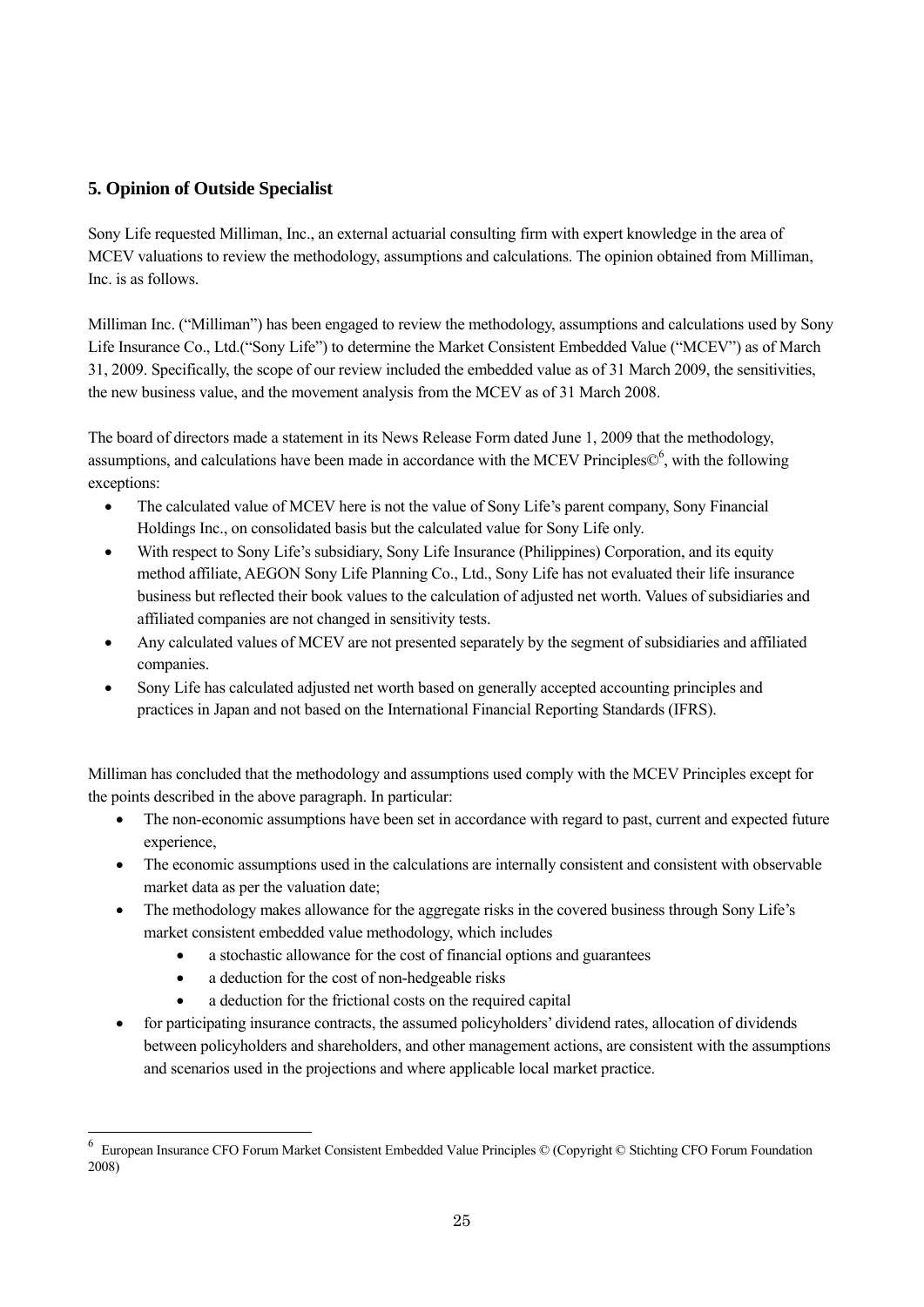Milliman reviewed the MCEV methodology, assumptions, calculations and analysis prepared by Sony Life. During its review, Milliman identified and discussed various MCEV calculation and definition issues with Sony Life staff. Based upon those discussions and follow-up actions, Milliman is not aware of any issues that would materially impact the disclosed market consistent embedded values, new business values, sensitivities, or movement analysis from the prior period. In arriving at this conclusion, Milliman has relied on data and information provided by Sony Life.

The calculation of MCEV is based on numerous assumptions with respect to economic conditions, operating conditions, taxes and other matters, many of which are beyond the control of Sony Life. Although the methodology and assumptions used comply with the MCEV Principles, deviation from projection assumptions to actual experiences in the future are to be expected. Such deviation may materially impact the value calculated.

This opinion is made solely to Sony Life in accordance with the engagement letter between Sony Life and Milliman. Milliman does not accept or assume any responsibility, duty of care or liability to anyone else than Sony Life for or in connection with its review work, the opinion Milliman has formed or for any statements sets forth in this opinion, to the fullest extent permitted by applicable law.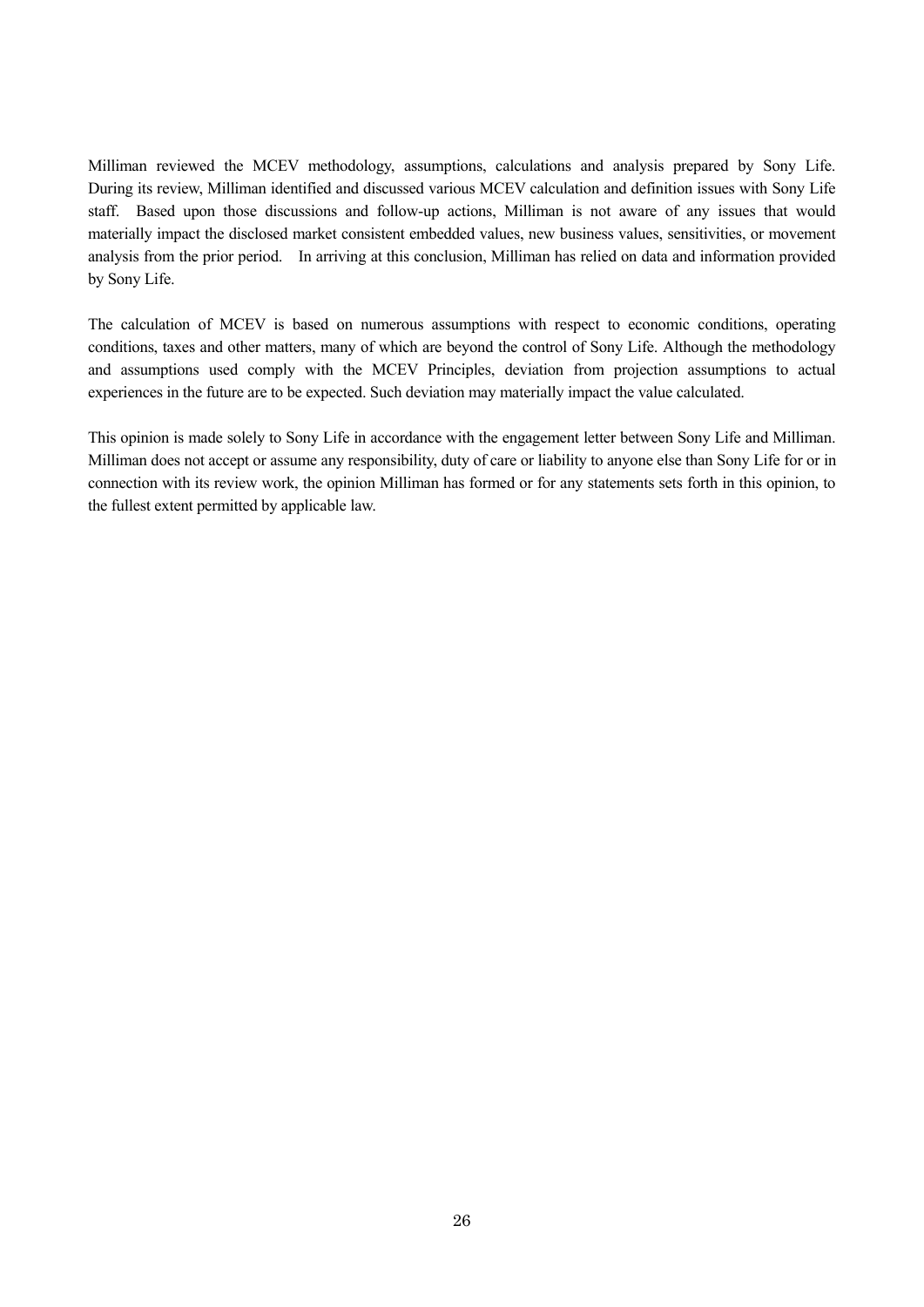# **6. Glossary**

| Term             |                    | Definition                                                                            |
|------------------|--------------------|---------------------------------------------------------------------------------------|
| A                | Appraisal value    | A corporate value based on projected cash flows receivable for shareholders from      |
|                  |                    | existing business and future new business. It is defined as the current MCEV plus     |
|                  |                    | new business value acquired in the future.                                            |
|                  | Asymmetric risk    | The risk where symmetric upward and downward changes on assumptions do not            |
|                  |                    | result in symmetric changes in cash flow. Such risk includes minimum guarantee of     |
|                  |                    | variable life insurance and policyholder dividend payment. These risks are            |
|                  |                    | evaluated with a stochastic method and presented as time value of options and         |
|                  |                    | guarantees.                                                                           |
| $\boldsymbol{B}$ | Best estimate      | The assumption that is most expected to occur in the future.                          |
|                  | assumption         |                                                                                       |
| $\mathcal{C}$    | Calibration        | To set various stochastic model parameters in a market consistent manner.             |
|                  | Cost of capital    | One of the approaches to calculate risk margin. The cost of risk is determined by     |
|                  | approach           | taking the present value of the cost to hold capital required in the future periods.  |
|                  | Cost of            | The present value of the cost to hold required capital to cover future non-hedgeable  |
|                  | non-hedgeable risk | risks. As risks regarding the asymmetric nature of cash flows not reflected in the    |
|                  |                    | present value of certainty-equivalent profit are fully reflected to the time value of |
|                  |                    | options and guarantees, We have reflected allowance for uncertainty of non            |
|                  |                    | economic assumptions and the portion of economic assumptions considered               |
|                  |                    | non-hedgeable of economic assumptions with respect to the cost of non-hedgeable       |
|                  |                    | risks in this cost.                                                                   |
| $\rm F$          | Free surplus       | The portion of adjusted net worth other than the required capital.                    |
|                  | Frictional costs   | The present value of investment costs and taxes on assets backing the required        |
|                  |                    | capital at each point of time in the future.                                          |
| $\mathbf I$      | Implied volatility | The expected rate of future variability embedded in current option prices, and        |
|                  |                    | represents the expected value of the market against the price fluctuation.            |
| L                | Look through       | To measure the impact of an action on an entire business group, rather than only on   |
|                  |                    | a particular part of the group.                                                       |
| $\mathbf N$      | Non-financial risk | Examples are mortality risk, longevity risk, disability risk, operating expense risk, |
|                  |                    | surrender risk and operational risk.                                                  |
|                  | Non-hedgeable      | A non-financial risk such that deep and liquid capital markets do not exist to hedge  |
|                  | non-financial risk | such risk.                                                                            |
|                  | Non-hedgeable risk | Non-hedgeable risk is composed of non-hedgeable financial risk and                    |
|                  |                    | non-hedgeable non-financial risk.                                                     |
| $\Omega$         | Options and        | The following are some features of options and guarantees:                            |
|                  | guarantees         | Policy cash flow would be changed by exercising options granted to the                |
|                  |                    | policyholder, which may or may not be exercisable at the discretion of the            |
|                  |                    | policyholder. An example of such features is the exercise of surrender option.        |
|                  |                    | It includes guarantee of benefits or policyholder values. An example is a             |
|                  |                    | minimum death benefit guarantee for variable life insurance.                          |